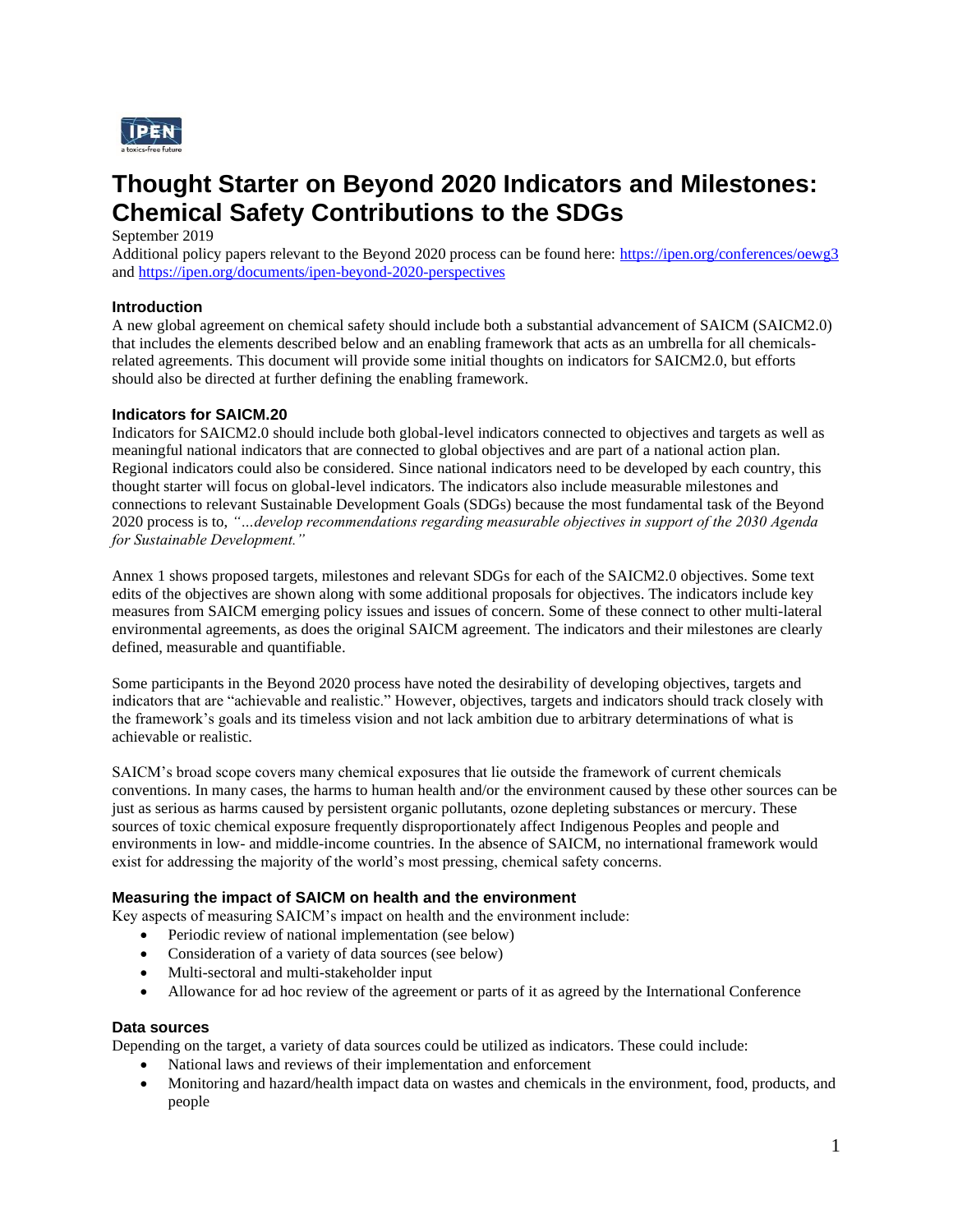- Data on trade of chemicals, chemical-containing products, and wastes
- Data and information obtained through complementary processes, for example reporting undertaken for Basel, Stockholm and Rotterdam Conventions, by other MEAs and/or IOMC organizations.
- Use of peer reviewed scientific literature; citizen science; and traditional knowledge

#### **Periodic review of national actions**

Progress against key targets and the national implementation plan should be measured every 3 years and presented in a report to the International Conference along with any suggested recommendations to address identified gaps. All strategic objectives and national implementation plans should be reviewed on a rotational basis so that the entirety of the Approach is reviewed within a 9-year period. Where possible and helpful, the periodic review could be conducted together with evaluations of the relevant Conventions' NIPs/NAPs.

[A periodic review system](https://www.ohchr.org/EN/HRBodies/UPR/Pages/BasicFacts.aspx) for reporting should be implemented that reports on actions in the National Action Plan and others including comments from stakeholders. An expert panel would review the reports and propose recommendations and countries could come up for review every three years. These reports could form the basis of SAICM2.0 effectiveness evaluation along with assessment of financing, capacity building and other important elements of the agreement.

Text proposal:

i. Taking stock of progress

Institutional arrangements to take stock of progress will include a periodic review system facilitated by a secretariat and a regionally balanced working group as decided by the governing body. The operation of the periodic review system will include:

- a. Coverage of all countries equally including the full involvement of each country with consideration given to its capacity building needs.
- b. Preparation of a national implementation report by each country under review.
- c. Discussion of the national report on country implementation of the agreement, information from UN agencies, and information from stakeholders.
- d. An outcome report prepared by the periodic review working group in cooperation with the secretariat which summarizes the discussion including responses from the country under review along with recommendations for implementation.
- e. Review of each country once every three or four years.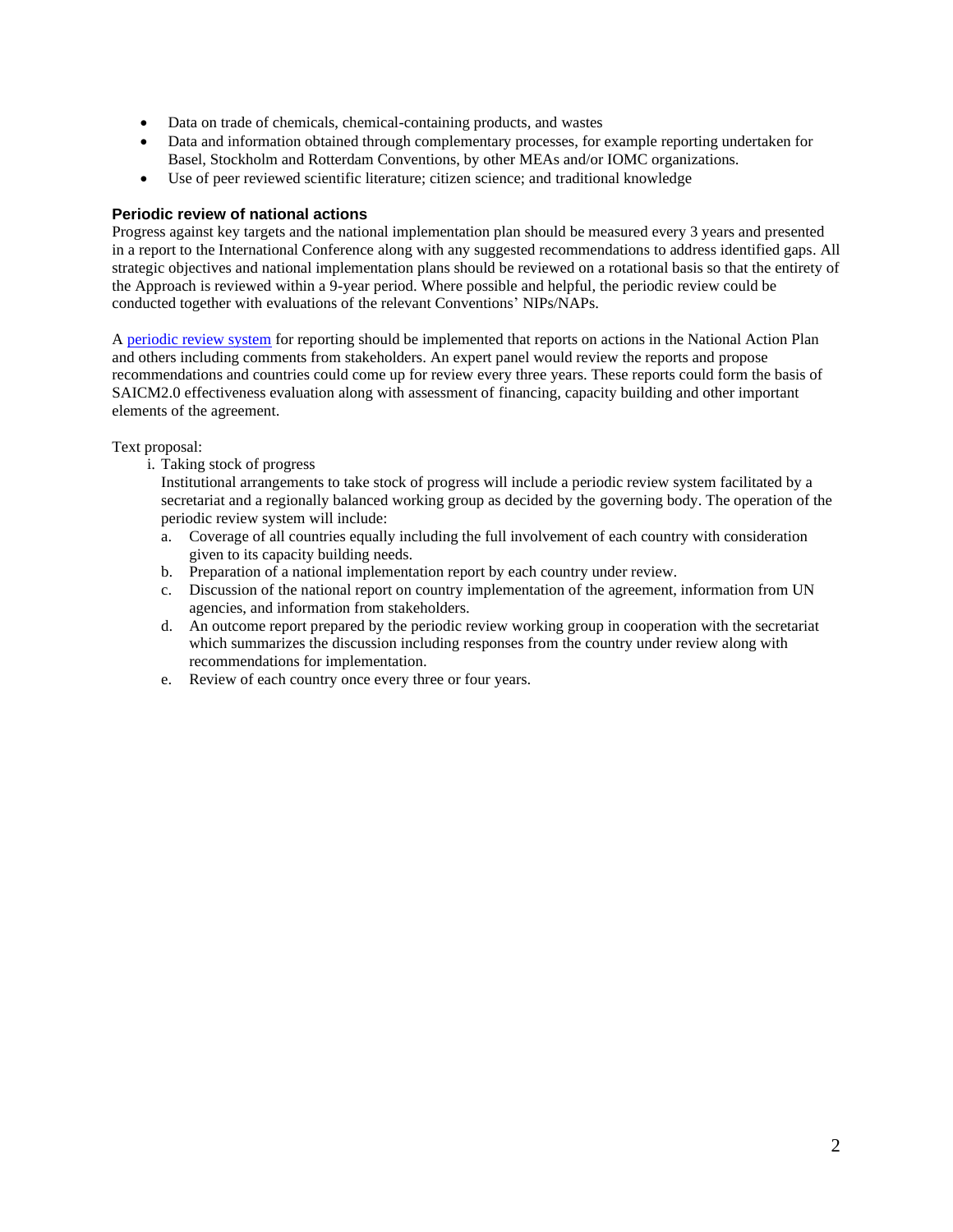# **Annex 1. Targets, indicators, milestones and related SDGs**

| <b>Targets</b>                                                                                                                  |    | <b>Indicators</b>                                                                                                                                                                                          | <b>Milestones</b>                                                                                                                                | SDG(s)      |
|---------------------------------------------------------------------------------------------------------------------------------|----|------------------------------------------------------------------------------------------------------------------------------------------------------------------------------------------------------------|--------------------------------------------------------------------------------------------------------------------------------------------------|-------------|
| A1: All cCountries adopt,<br>implement and enforce<br>comprehensive legal<br>frameworks that address<br>risk prevention and the | 1. | Number of countries that<br>submitted web links<br>and/or text of legal<br>framework                                                                                                                       | M1: By 2025, all<br>countries have<br>submitted texts of legal<br>frameworks                                                                     | S1:12       |
| reduction of adverse<br>impacts from chemicals<br>throughout their life cycle<br>and waste.                                     | 2. | Number of reviews of<br>the framework including<br>input from stakeholders<br>on successes and gaps                                                                                                        | M2: By 2025, three<br>reviews have been<br>conducted                                                                                             | S2: 12, 16  |
|                                                                                                                                 | 3. | Number of legally-<br>binding regulatory<br>controls on lead<br>decorative paints and<br>lead paints for other<br>applications most likely<br>to contribute to<br>children's lead exposure                 | M3: By 2022, all<br>countries have adopted<br>controls                                                                                           | S3:3,12     |
|                                                                                                                                 | 4. | Number of legally-<br>binding regulatory<br>controls prohibiting the<br>use of lead in paint,<br>varnishes, stains,<br>enamels, glazes, primers<br>or other coatings                                       | M4: By 2027, all<br>countries have adopted<br>controls                                                                                           | S4: 3, 12   |
|                                                                                                                                 | 5. | Number of countries that<br>phased out the<br>manufacture, import, sale<br>and use of highly<br>hazardous pesticides                                                                                       | M5: By 2025, 20 HHPs<br>have been eliminated in<br>50 countries; 150<br>countries by 2030                                                        | S5: 2, 3, 8 |
|                                                                                                                                 | 6. | Number of policies and<br>instruments that<br>implement<br>agroecological strategies<br>and practices adopted as<br>alternatives to<br>conventional agriculture<br>and forming the basis of<br>agriculture | M6: By 2025,<br>agroecological<br>strategies and practices<br>as the basis of<br>agriculture adopted in<br>75 countries; 150<br>countries by 203 | S6:2        |
|                                                                                                                                 | 7. | Number of meaningful<br>right to know regulations<br>adopted for workers and<br>sub-contractors in                                                                                                         | M7: By 2025, 50<br>countries adopt<br>meaningful right to<br>known regulations                                                                   | S7: 8, 16   |

**Strategic objective A: Measures are identified, implemented and enforced in order to prevent and minimize harm from chemicals throughout their life cycle and waste.**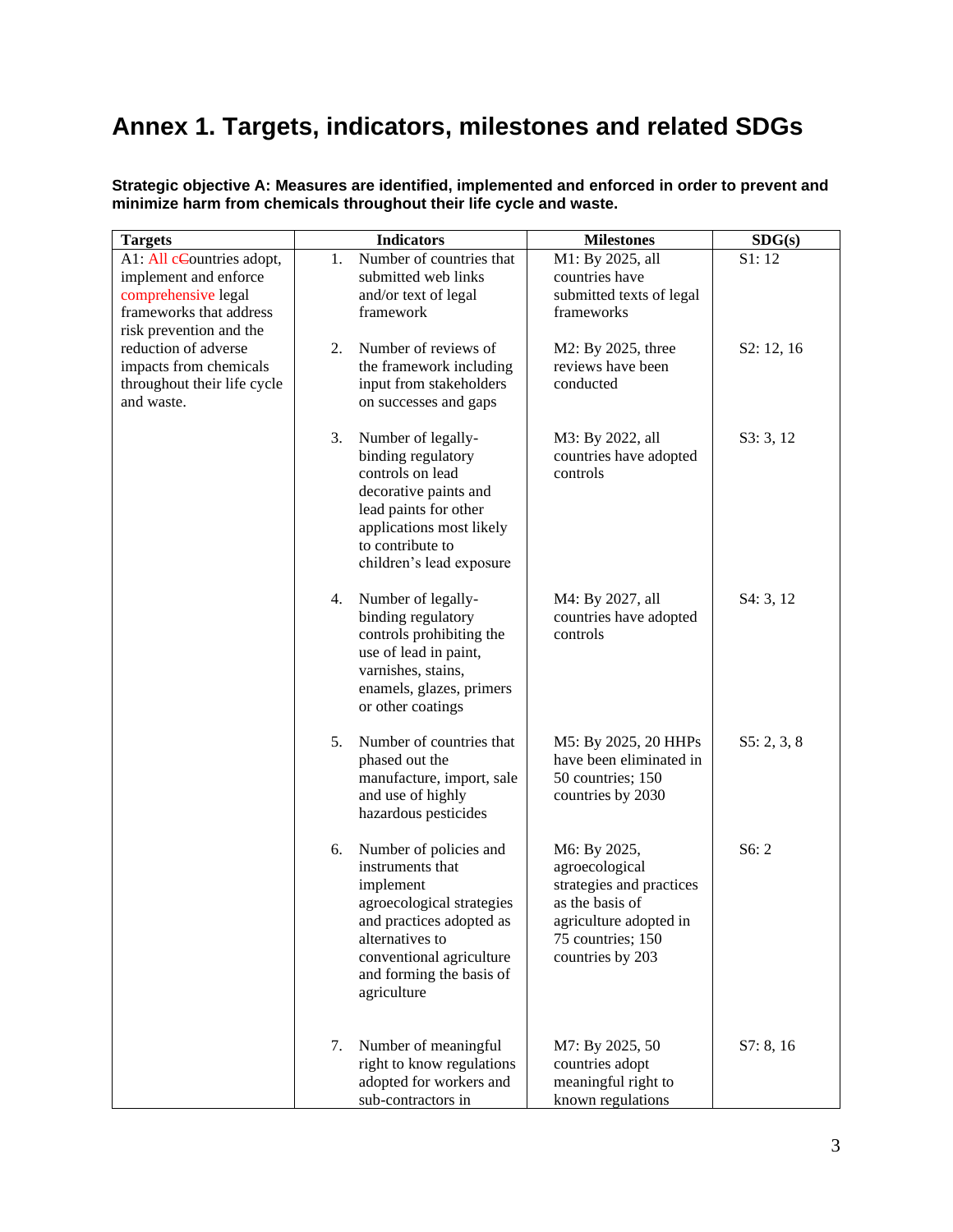|    | manufacturing and<br>recycling industries,<br>including those<br>producing and recycling<br>electrical and electronic<br>equipment                                                                                                                                                                                                             |                                                                                                                                                                   |               |
|----|------------------------------------------------------------------------------------------------------------------------------------------------------------------------------------------------------------------------------------------------------------------------------------------------------------------------------------------------|-------------------------------------------------------------------------------------------------------------------------------------------------------------------|---------------|
| 8. | Monitoring and research<br>results are translated into<br>EDC control actions                                                                                                                                                                                                                                                                  | M8: By 2025, EDC<br>control actions in 5<br>developed countries<br>and 3 developing and<br>transition countries in 4<br>UN regions for a total<br>of 17 countries | S8:12         |
| 9. | Number of adequate<br>regulatory frameworks<br>for nanomaterials                                                                                                                                                                                                                                                                               | M9: By 2025, rigorous<br>regulatory frameworks<br>for nanomaterials<br>adopted in 5 countries<br>in 5 UN regions for a<br>total of 25 countries                   | S9:12         |
|    | 10. Number of occupational<br>health and safety<br>regulations that provide<br>meaningful right to know<br>to workers, prioritize<br>prevention and hazard-<br>based assessment,<br>establish exposure limits<br>protective of the most<br>vulnerable populations,<br>and provide equal<br>protection in the<br>workplace and the<br>community | M10: Regulations<br>established and<br>enforced in 150<br>countries by 2025                                                                                       | S10: 8, 9, 12 |
|    | 11. Enforcement actions;<br>assessed penalties legal<br>judgements; and return to<br>sender actions<br>implemented                                                                                                                                                                                                                             | M11: Enforcement<br>actions; assessed<br>penalties legal<br>judgements; and return<br>to sender action<br>documented in 150<br>countries by 2030                  | S11:12        |
|    | 12. Number of regulations<br>that protect freshwater<br>sources, including<br>drinking water, from<br>pesticide contamination                                                                                                                                                                                                                  | M12: Regulations<br>established in 75<br>countries by 2025; 150<br>countries by 2030                                                                              | S12:6         |
|    | 13. Number of national bans<br>on all forms of asbestos                                                                                                                                                                                                                                                                                        | M13: All forms of<br>asbestos prohibited in<br>all countries by 2025                                                                                              | S13: 3, 12    |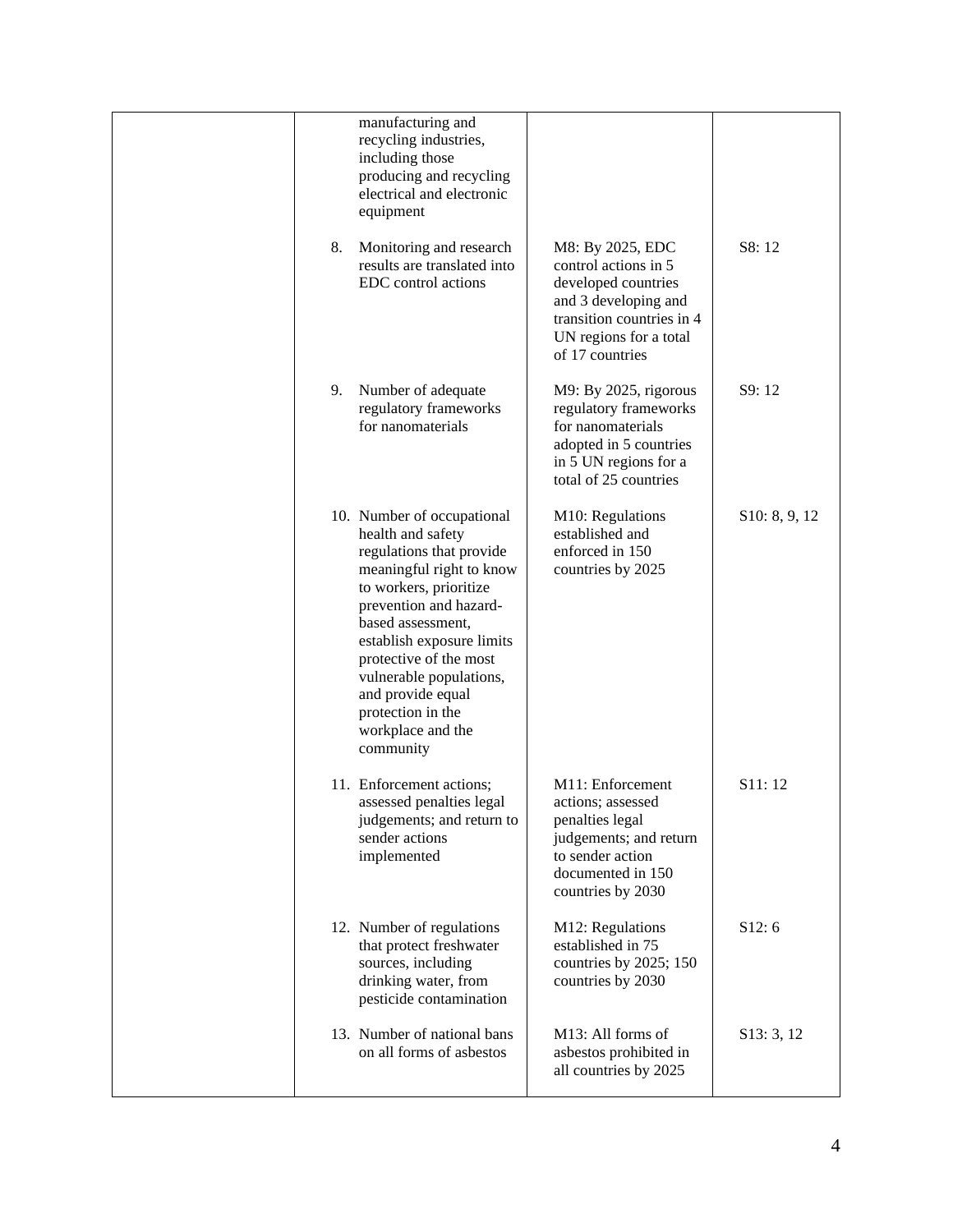|                                                                                                                                                                              | 14. Number of bans on<br>multi-layered, single use<br>plastic packaging and<br>products, particularly<br>sachets                                                                                                                                 | M14: Multi-layered,<br>single use plastic<br>packaging and<br>products, particularly<br>sachets banned in 150<br>countries by 2025                                                                                                                           | S14: 11, 12,<br>14 |
|------------------------------------------------------------------------------------------------------------------------------------------------------------------------------|--------------------------------------------------------------------------------------------------------------------------------------------------------------------------------------------------------------------------------------------------|--------------------------------------------------------------------------------------------------------------------------------------------------------------------------------------------------------------------------------------------------------------|--------------------|
|                                                                                                                                                                              | 15. Number of national bans<br>on plastic food wrappers,<br>containers, straws,<br>stirrers, shopping bags,<br>utensils, cups, personal<br>care products containing<br>or packaged in plastic,<br>take-out containers, and<br>cigarette lighters | M15: Plastic food<br>wrappers, containers,<br>straws, stirrers,<br>shopping bags, utensils,<br>cups, personal care<br>products containing or<br>packaged in plastic,<br>take-out containers, and<br>cigarette lighters<br>banned in 150 countries<br>by 2025 | S15: 11, 12,<br>14 |
|                                                                                                                                                                              | 16. Number of governments<br>classifying illegal trade<br>of obsolete pesticides as<br>organized crime                                                                                                                                           | M16: 150 countries<br>classify illegal trade<br>of obsolete pesticides<br>as organized crime by<br>2025                                                                                                                                                      | S16: 2, 12         |
|                                                                                                                                                                              | 17. Number of governments<br>that end illegal traffic of<br>pesticides including<br>obsolete pesticides and<br>other toxic substances                                                                                                            | M17: All<br>governments end<br>illegal traffic of<br>pesticides including<br>obsolete pesticides<br>and other toxic<br>substances by 2030                                                                                                                    | S17:15             |
|                                                                                                                                                                              | 18. Number of countries<br>banning per- and<br>polyfluorinated<br>chemicals (PFAS) as a<br>class                                                                                                                                                 | M18: PFAS banned as<br>a class in all countries<br>by 2024                                                                                                                                                                                                   | S18: 3, 12         |
| A2: Countries have<br>sufficient capacity to<br>address chemicals and<br>waste issues nationally,<br>including inspection,<br>monitoring, investigation,<br>enforcement, and | Number of developing<br>1.<br>and transition countries<br>with publicly available<br>analytical data on lead in<br>paint                                                                                                                         | M1: By 2022,<br>analytical data on lead<br>in paint from 80<br>developing and<br>transition countries is<br>publicly available                                                                                                                               | S1:16              |
| appropriate inter-agency<br>coordination and<br>stakeholder participation<br>mechanisms, such as<br>national action plans.                                                   | Number of countries<br>2.<br>with publicly available<br>monitoring of lead<br>content of paint on the<br>market that shows no<br>new decorative paint or<br>paints for other<br>applications most likely<br>to contribute to                     | M2: No sale of<br>decorative paint<br>containing lead by 2025<br>in all countries                                                                                                                                                                            | S2: 3, 12          |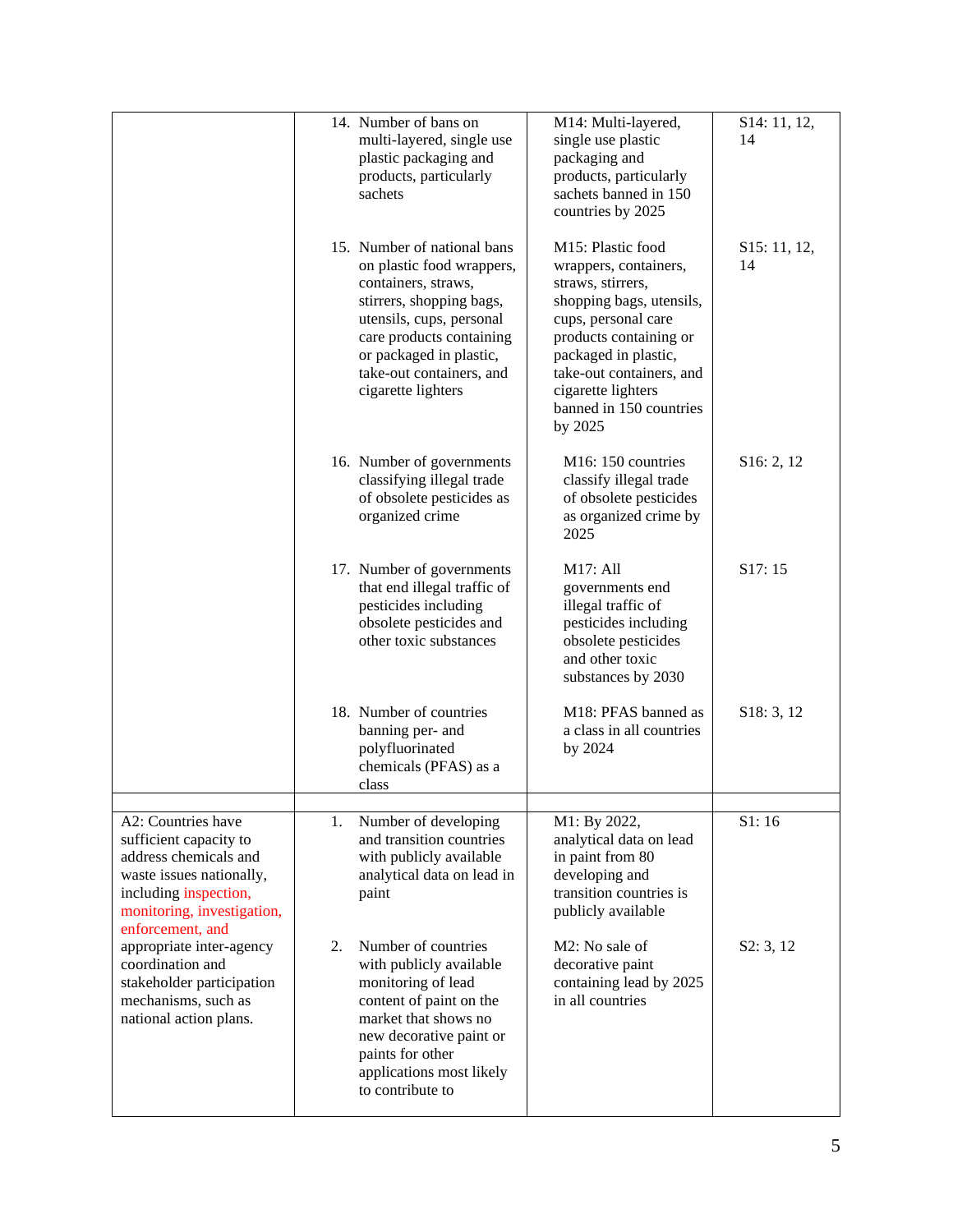|    | childhood lead exposure<br>are being sold                                                                                                                                                                                                                                                        |                                                                                                                                                                                |               |
|----|--------------------------------------------------------------------------------------------------------------------------------------------------------------------------------------------------------------------------------------------------------------------------------------------------|--------------------------------------------------------------------------------------------------------------------------------------------------------------------------------|---------------|
| 3. | Number of countries<br>with publicly available<br>monitoring that shows<br>that no varnishes,<br>lacquers, stains, enamels,<br>glazes, primers or<br>coatings that are being<br>produced, sold, exported,<br>imported or used for any<br>purpose contain lead                                    | M3: Elimination of<br>production, sale, export<br>and import of lead in<br>varnishes, lacquers,<br>stains, enamels, glazes,<br>primers or coatings in<br>all countries by 2030 | S3:3,12       |
| 4. | Number of countries in<br>which Ministries of<br>Health conduct<br>biomonitoring and health<br>surveillance of workers<br>handling nanomaterials                                                                                                                                                 | M4: Biomonitoring<br>complete in 15<br>countries by 2025; 50<br>countries by 2030                                                                                              | S4: 8, 16     |
| 5. | Number of countries<br>which have adopted and<br>enforced legally binding<br>regulations aimed at<br>disclosing chemicals of<br>$\mathrm{concern}^1$ in consumer<br>products                                                                                                                     | M5: Monitor and<br>publicly disclose<br>information on 50<br>chemicals of concern in<br>consumer products in<br>75 countries by 2025                                           | S5: 12, 16    |
| 6. | Number of developing<br>and transition countries<br>conducting monitoring<br>studies of EDCs and<br>potential EDCs                                                                                                                                                                               | M6: Monitor EDCs and<br>potential EDCs in $4-6$<br>developing and<br>transition countries in<br>four UN regions for a<br>total of $16 - 24$<br>countries by 2025               | S6: 12, 16    |
| 7. | Number of countries<br>with regular monitoring<br>and public reporting of<br>water sources including<br>potable water, surface<br>and ground water<br>sources, sewage<br>treatment effluents and<br>sewage sludge for the<br>presence of EPPPs and<br>their bioactive<br>transformation products | M7: Regulator<br>monitoring in 50<br>countries by 2025                                                                                                                         | S7: 6, 12, 16 |

<sup>&</sup>lt;sup>1</sup> Groups of chemicals that might be prioritized include persistent, bioaccumulative and toxic substances (PTS); very persistent and very bioaccumulative substances; chemicals that are carcinogens or mutagens or that adversely affect, inter alia, the reproductive, endocrine, immune or nervous systems; persistent organic pollutants (POPs), mercury and other chemicals of global concern; chemicals produced or used in high volumes; chemicals subject to wide dispersive uses; and other chemicals of concern at the national level. SAICM Overarching Policy Strategy para 9.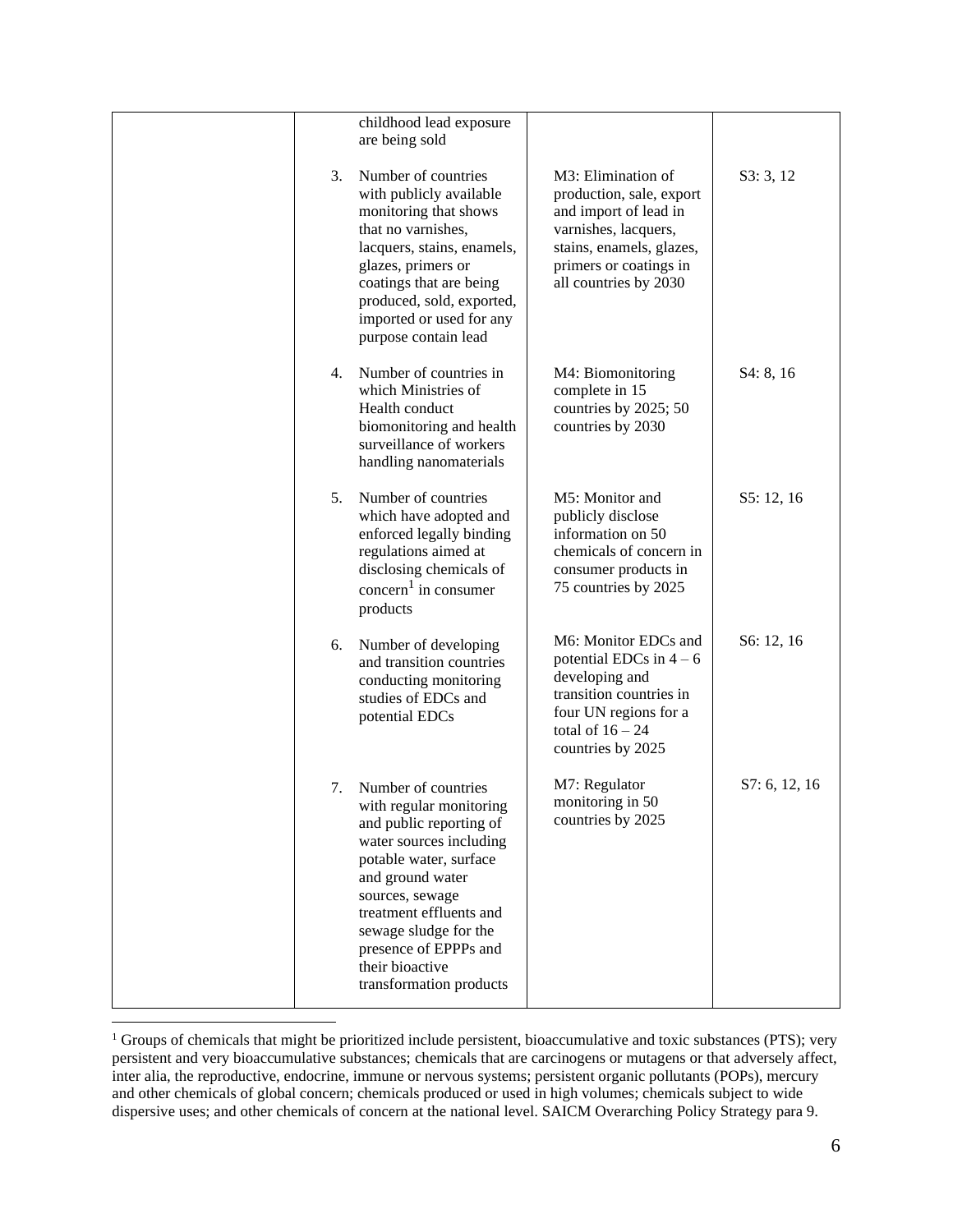|                                                                                                                                                                  | Number of countries<br>8.<br>monitoring all major<br>rivers and waterways for<br>existing and emerging<br>substances of concern<br>and making the data<br>publicly available    | M8: Monitoring and<br>publicly available data<br>in 75 countries by<br>2025; 150 countries by<br>2030                                        | S8: 6, 12, 16 |
|------------------------------------------------------------------------------------------------------------------------------------------------------------------|---------------------------------------------------------------------------------------------------------------------------------------------------------------------------------|----------------------------------------------------------------------------------------------------------------------------------------------|---------------|
|                                                                                                                                                                  | 9. Number of major cities<br>conducting real-time<br>monitoring of PM2.5 and<br>making the data publicly<br>available                                                           | M9: All cities with<br>greater 100,000<br>inhabitants conduct<br>real-time PM2.5<br>monitoring with<br>publicly available<br>results by 2025 | S9: 11, 16    |
|                                                                                                                                                                  | 10. Number of countries<br>identifying and<br>conducting inventories of<br>sites contaminated by<br>toxic chemicals<br>including obsolete<br>pesticides, mercury, and<br>others | M10: Contaminated<br>sites identified in 75<br>countries by 2025; 150<br>countries by 2030                                                   | S10: 12, 15   |
|                                                                                                                                                                  | 11. Number of countries<br>characterizing and<br>prioritizing mercury-<br>contaminated sites<br>followed by development<br>of the site management<br>plan and remediation       | M11: Mercury-<br>contaminated sites<br>identified and<br>remediated in 75<br>countries by 2030                                               | S11: 12, 15   |
| A3: Countries are<br>implementing the<br>chemicals and waste-<br>related multilateral<br>environmental<br>agreements, as well as                                 | Number of publicly<br>1.<br>available national<br>implementation / action<br>plans developed                                                                                    | M1: Updated National<br>Implementation / action<br>plans of 150 countries<br>on websites of relevant<br>agreements by 2025                   | S1:12         |
| health and safety labour<br>and other relevant<br>conventions, and<br>voluntary mechanisms<br>such as the Globally<br>Harmonized System of<br>Classification and | Number of reports on<br>2.<br>implementation to<br>Convention secretariats                                                                                                      | M2: Updated reports on<br>implementation of<br>agreements by 150<br>countries on websites<br>of relevant agreements<br>by 2025               | S2:12         |
| Labelling of Chemicals<br>and the FAO Code of<br>Conduct.                                                                                                        | 3.<br>Number of assessments<br>of implementation by<br>relevant stakeholders                                                                                                    | M3: Three assessments<br>of implementation of<br>each chemical MEA by<br>relevant stakeholders<br>publicly available by<br>2030              | S3: 12, 16    |
|                                                                                                                                                                  |                                                                                                                                                                                 |                                                                                                                                              |               |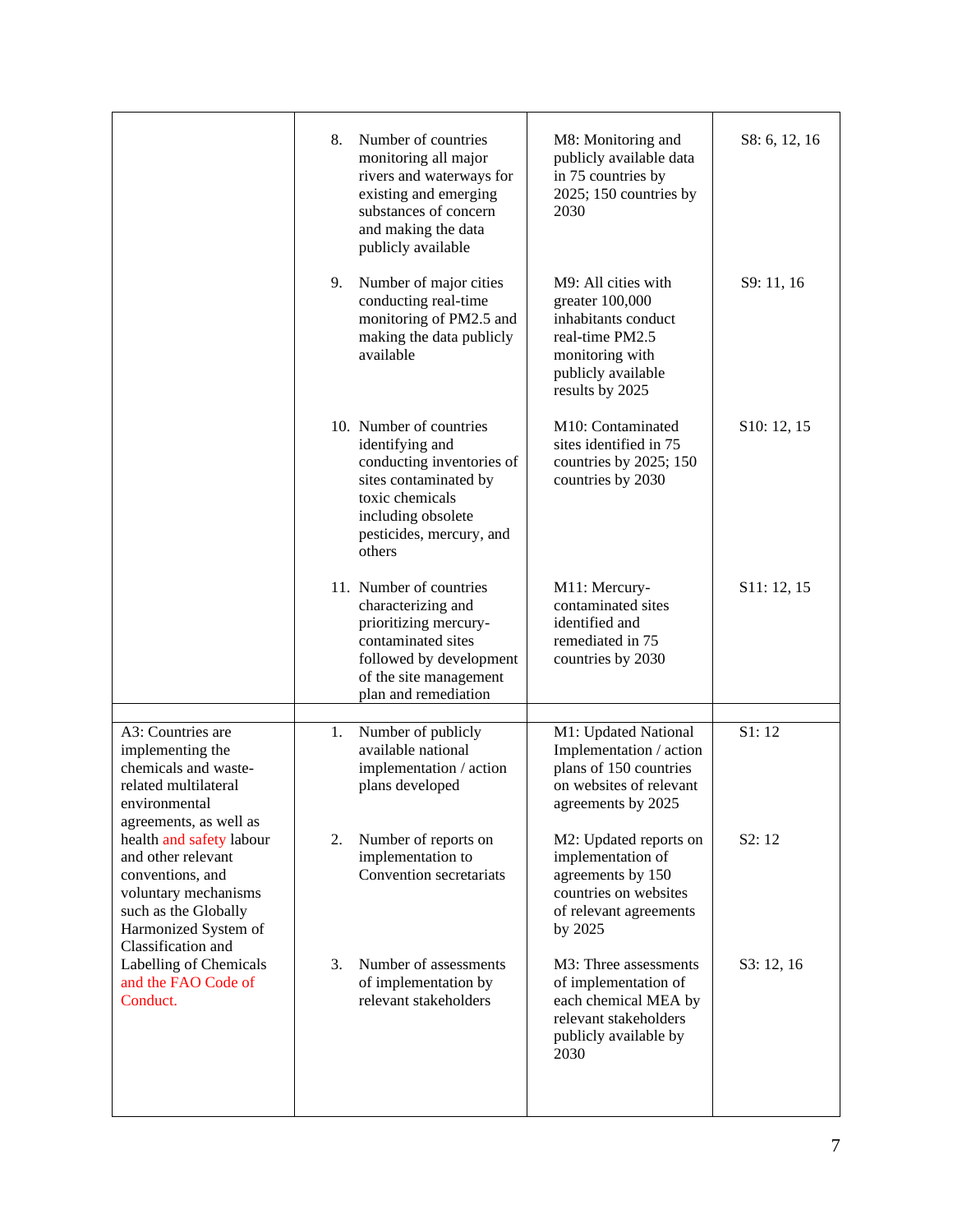|                                                                                                                                                             | $\overline{4}$ . | Number of countries<br>ratifying ILO<br>conventions 29, 87, 98,<br>100, 105, 111, 138, 139,<br>155, 161, 162, 167, 170,<br>174, 176, 182, 184, 187                                          | M4: These ILO<br>Conventions ratified in<br>all countries by 2030                                                                        | S4: 8, 12     |
|-------------------------------------------------------------------------------------------------------------------------------------------------------------|------------------|---------------------------------------------------------------------------------------------------------------------------------------------------------------------------------------------|------------------------------------------------------------------------------------------------------------------------------------------|---------------|
|                                                                                                                                                             | 5.               | Number of countries<br>ratifying the Basel Ban<br>Amendment                                                                                                                                 | M5: All Parties ratify<br>the Basel Ban<br>Amendment by 2027                                                                             | S5: 11, 12    |
| A4: Stakeholders have<br>incorporated the sound<br>management of chemicals<br>throughout their life cycle<br>and waste into their<br>planning, policies and | 1.               | Number of companies<br>publicly reporting their<br>chemical footprint<br>annually                                                                                                           | M1: 100 companies<br>publicly reporting<br>chemical footprint<br>annually by 2022; 200<br>companies by 2027                              | S1: 9, 12     |
| practices including<br>internalization of costs,<br>thereby supporting the<br>development and<br>implementation of<br>chemicals management                  | 2.               | Number of hazardous<br>substances eliminated<br>from production and use                                                                                                                     | M2: Public reporting<br>shows stopping<br>production of 100<br>hazardous substances<br>by 2023                                           | S2: 3, 9, 12  |
| systems and other sector-<br>appropriate mechanisms.                                                                                                        | 3.               | Number of policies and<br>actions for safer<br>substitutes implemented<br>by the private sector                                                                                             | M3: Private sector<br>develops safer<br>substitution policies for<br>100 hazardous<br>chemicals by 2023                                  | S3: 9, 12     |
|                                                                                                                                                             | 4.               | Number of periodic<br>stakeholder assessments<br>of framework<br>implementation                                                                                                             | M4: Periodic<br>assessments reported<br>by trade unions, health<br>sector, public interest<br>NGOs, and industry at<br>each ICCM meeting | S4: 12, 16    |
|                                                                                                                                                             | 5.               | Number of countries<br>assessing implementation<br>of the 2011 Vienna<br>recommendations on<br>hazardous substances<br>within the lifecycle of<br>electrical and electronic<br>products     | M5: Assessment<br>completed by 2025 in<br>20 countries designing<br>and/or producing<br>electrical and electronic<br>equipment           | S5: 3, 8, 12  |
|                                                                                                                                                             | 6.               | Number of countries<br>with economic<br>instruments that<br>internalize the costs of<br>chemicals producers and<br>support at 10% of the<br>budget needed for sound<br>chemicals management | M6: 50 countries with<br>economic instruments<br>that internalize costs by<br>2030                                                       | S6: 9, 12, 17 |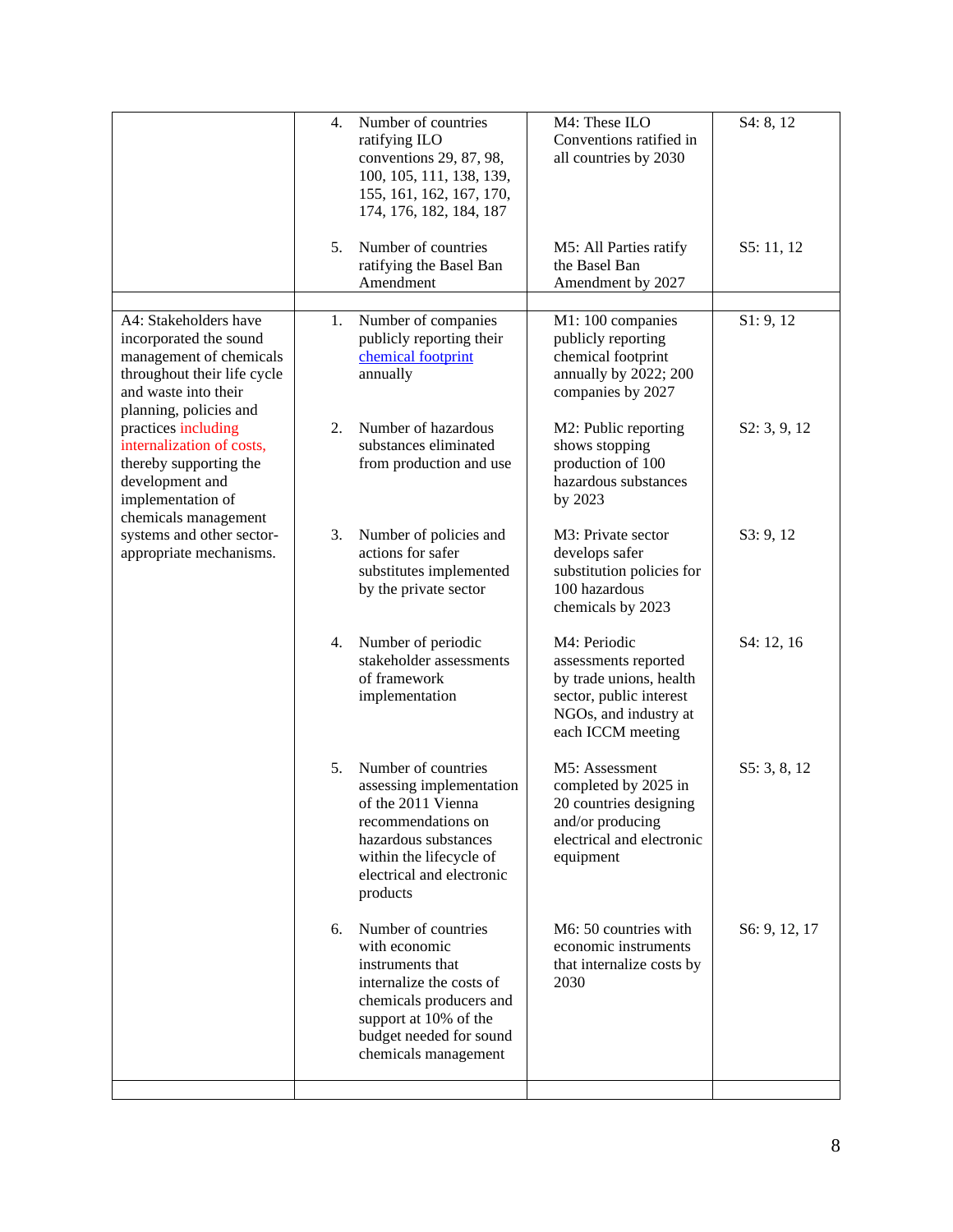| A5: Governments and<br>industry implement right<br>to know, right to<br>participate, protection<br>from victimization,<br>compensation for injury                                                                | 1. | Number of pollutant<br>release and transfer<br>registers (PRTR) with<br>publicly accessible data<br>established                                                                                                                                                             | M1: PRTR with<br>publicly available data<br>operating in 150<br>countries by 2030                                                                                                             | S1: 9, 12, 16                                                                                              |
|------------------------------------------------------------------------------------------------------------------------------------------------------------------------------------------------------------------|----|-----------------------------------------------------------------------------------------------------------------------------------------------------------------------------------------------------------------------------------------------------------------------------|-----------------------------------------------------------------------------------------------------------------------------------------------------------------------------------------------|------------------------------------------------------------------------------------------------------------|
| and illness, freedom of<br>association, and the<br>hierarchy of hazard<br>controls to ensure that<br>workers are protected<br>from the risks associated<br>with chemicals and waste<br>and that workers have the | 2. | Number of countries<br>ratifying ILO<br>conventions 29, 87, 98,<br>100, 105, 111, 138, 139,<br>155, 161, 162, 167, 170,<br>174, 176, 182, 184, 187                                                                                                                          | M2: ILO Conventions<br>ratified in all countries<br>by 2030                                                                                                                                   | S2: 8, 12                                                                                                  |
| means to protect<br>themselves.                                                                                                                                                                                  | 3. | Number of countries<br>enacting meaningful<br>right to know regulations<br>for workers producing<br>electrical and electronic<br>equipment, including<br>sub-contractors                                                                                                    | M4: Right to know<br>regulations established<br>in 50 countries by 2030                                                                                                                       | S3: 8, 9, 16                                                                                               |
|                                                                                                                                                                                                                  | 4. | Number of countries<br>establishing and<br>implementing<br>mechanisms to ensure<br>meaningful participation<br>of civil society in<br>decisions on sound<br>chemicals management<br>at the national level,<br>particularly for women,<br>workers, and Indigenous<br>Peoples | M5: Mechanisms<br>established in 150<br>countries by 2030                                                                                                                                     | S4: 12, 16                                                                                                 |
|                                                                                                                                                                                                                  | 5. | Number of countries<br>with public interest civil<br>society representatives<br>meaningfully<br>participating in national<br>implementation<br>committees of SAICM<br>and of the Basel,<br>Minamata, Rotterdam,<br>and Stockholm<br>Conventions                             | M6: Public interest<br>civil society<br>representatives<br>meaningfully<br>participate in national<br>implementation<br>committees of all<br>chemicals agreements<br>in all countries by 2030 | S5: 12, 16                                                                                                 |
|                                                                                                                                                                                                                  | 6. | Establish a global<br>mechanism within<br>SAICM to protect<br>environmental and<br>human rights defenders<br>and include a procedure<br>for reporting reprisals                                                                                                             | M7: Mechanism<br>established by 2023                                                                                                                                                          | S7: Agenda<br>2030<br>Preamble,<br>Declaration,<br>Vision, Our<br>Shared<br>Principles and<br>Commitments, |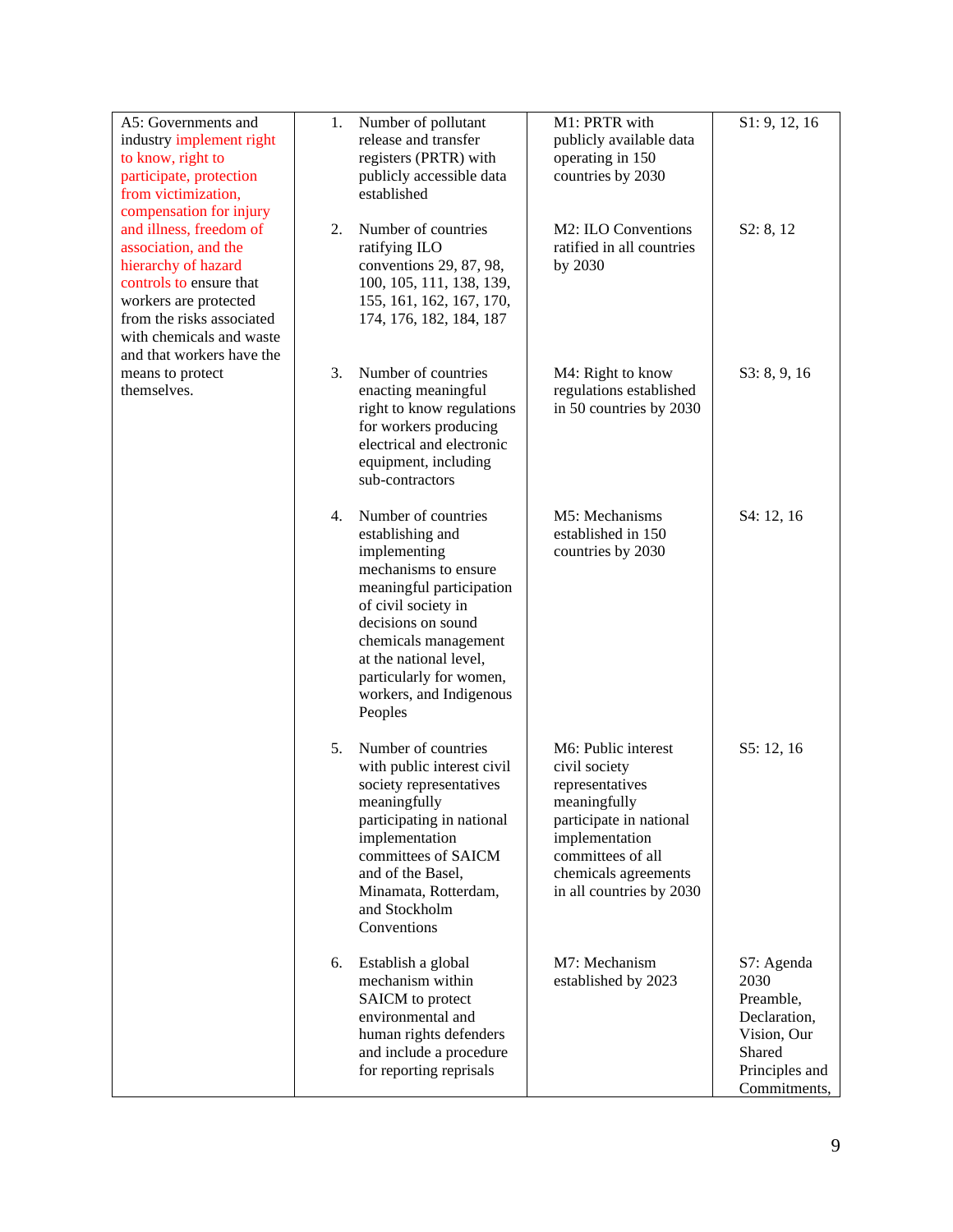|                                                                                                                                 |    |                                                                                                                            |                                                                                                                                                                                                                                                    | The New       |
|---------------------------------------------------------------------------------------------------------------------------------|----|----------------------------------------------------------------------------------------------------------------------------|----------------------------------------------------------------------------------------------------------------------------------------------------------------------------------------------------------------------------------------------------|---------------|
|                                                                                                                                 |    |                                                                                                                            |                                                                                                                                                                                                                                                    | Agenda, 12    |
| A6: Countries develop<br>and implement national<br>action plans on the sound<br>management of chemicals<br>and wastes.          | 1. | Number of countries<br>with a publicly available<br>national action plan                                                   | M1: National action<br>plans publicly available<br>in 150 countries by<br>2022                                                                                                                                                                     | S1:12         |
| A7: Morbidity, mortality,<br>and environmental<br>contamination from or by<br>chemicals and wastes is<br>substantially reduced. | 1. | Significant reduction in<br>pesticide poisonings<br>globally                                                               | M1: 80% reduction in<br>pesticide poisonings<br>compared to 2020 by<br>2030                                                                                                                                                                        | S1: 2, 3, 12  |
|                                                                                                                                 | 2. | Significant reduction in<br>the number of pesticide-<br>related suicides                                                   | M2: Pesticide-related<br>suicides reduced 50%<br>compared to 2020 by<br>2025; 100% by 2030                                                                                                                                                         | S2: 2, 3, 12  |
|                                                                                                                                 | 3. | Sharp decline in<br>percentage of global<br>burden of disease<br>attributable to lead<br>exposure                          | M3: By 2025, lead<br>exposure accounts for<br>less than 25% of global<br>burden of idiopathic<br>developmental<br>intellectual disability;<br>1% of the global<br>burden of ischaemic<br>heart disease and 1% of<br>the global burden of<br>stroke | S3:3,12       |
|                                                                                                                                 | 4. | Sharp decline in number<br>of disability-adjusted<br>life-years (DALYs)<br>caused by occupational<br>exposure to chemicals | M4: By 2025, a<br>reduction in DALYSs<br>caused by occupational<br>exposure to chemicals<br>of 25% has been<br>verified                                                                                                                            | S4: 3, 9, 12  |
|                                                                                                                                 | 5. | Significant reduction in<br>morbidity and mortality<br>caused by asbestos<br>exposure                                      | M5: By 2025, a 50%<br>reduction in morbidity<br>and a 75% reduction of<br>mortality caused by<br>asbestos                                                                                                                                          | S5: 3, 9, 12  |
|                                                                                                                                 | 6. | Significant reduction in<br>morbidity and mortality<br>caused by mercury<br>exposure                                       | M6: M5: By 2025, a<br>50% reduction in<br>morbidity and a 75%<br>reduction of mortality<br>caused by mercury                                                                                                                                       | S6: 3, 12     |
|                                                                                                                                 | 7. | Significant drop in<br>number of poisonings in<br>relation to contaminated<br>sites                                        | M7: By 2025, 150 sites<br>contaminated with<br>mercury, industrial<br>wastes, pesticides and<br>other hazardous                                                                                                                                    | S7: 3, 12, 15 |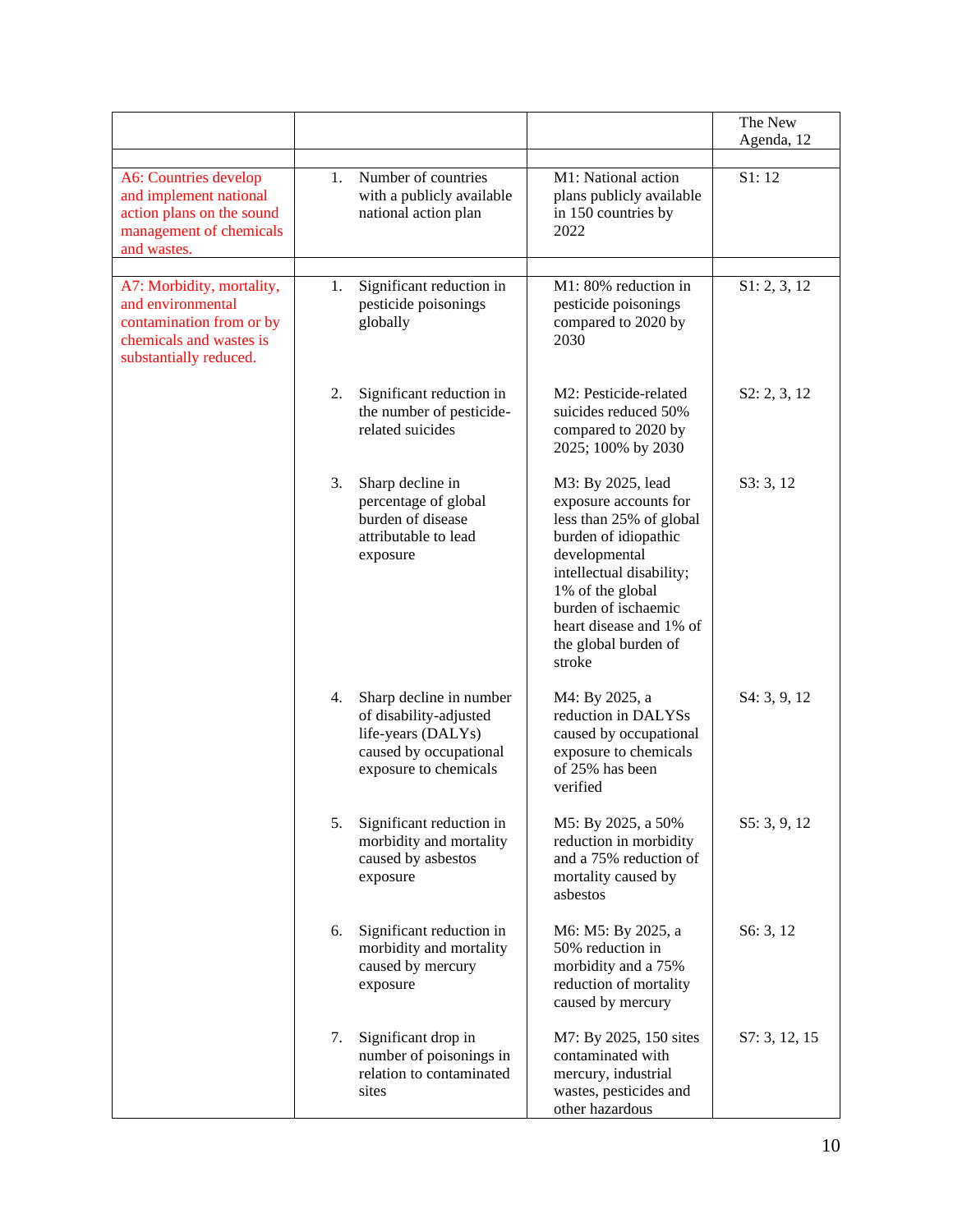|                                                                                                                                                                                        |    |                                                                                                                                                                                                                                       | chemicals are<br>identified, contained<br>and remediated                                                                                 |                |
|----------------------------------------------------------------------------------------------------------------------------------------------------------------------------------------|----|---------------------------------------------------------------------------------------------------------------------------------------------------------------------------------------------------------------------------------------|------------------------------------------------------------------------------------------------------------------------------------------|----------------|
| A8: Private sector fully<br>implements extended<br>producer responsibility<br>throughout the production<br>and supply chain<br>including take back of                                  | 1. | Number of countries in<br>which all pesticide<br>containers are safely<br>removed and stored                                                                                                                                          | M1: Pesticide<br>containers removed and<br>stored in 75 countries<br>by $2025$ ; 150 countries<br>by 2030                                | S1: 2, 3, 12   |
| obsolete chemicals,<br>wastes, and pesticides<br>containers.                                                                                                                           | 2. | Number of countries<br>with extended producer<br>responsibility policies<br>implemented so that the<br>pharmaceutical industry<br>is accountable for all<br>pharmaceutical waste<br>throughout the life cycle<br>of their products    | M <sub>2</sub> : All countries have<br>extended producer<br>responsibility policies<br>implemented an in<br>place by 2030                | S2: 3, 9, 12   |
|                                                                                                                                                                                        | 3. | Number of countries<br>with free electronics<br>take-back programs<br>implemented as part of<br>extended producer<br>responsibility measures                                                                                          | M3: Free electronics<br>take-back programs<br>established in 150<br>countries by 2030                                                    | S3: 9, 12      |
| A9: Countries prohibit<br>manufacture and export of<br>substances, intermediates,<br>formulations or products<br>that are banned nationally<br>for environmental or<br>health reasons. | 1. | Number of countries<br>prohibiting manufacture<br>of substances for export<br>that are banned<br>nationally                                                                                                                           | M1: Law prohibiting<br>export of banned<br>substances publicly<br>available on-line in 75<br>countries by 2025; 150<br>countries by 2030 | S1:12          |
| A10: IOMC organizations<br>and MEA Secretariats<br>make meaningful<br>contributions to sound<br>chemicals management                                                                   | 1. | WHO and UN<br>Environment take the<br>lead roles in the<br>Secretariat in their<br>respective areas of<br>expertise                                                                                                                   | M1: WHO and UN<br>Environment written<br>into new framework of<br>joint secretariat by<br>2020                                           | S1:12          |
|                                                                                                                                                                                        | 2. | WHO initiates a hazard<br>surveillance program in<br>collaboration with<br>governments and<br>stakeholders to identify<br>agricultural settings<br>where there are particular<br>pesticide exposures and<br>health hazards to workers | M2: Surveillance<br>program established in<br>75 countries by 2025;<br>150 countries by 2030                                             | S2: 2, 3       |
|                                                                                                                                                                                        | 3. | UN Environment in<br>collaboration with<br>governments and<br>stakeholders initiates a                                                                                                                                                | M3: Program initiated<br>by 2022                                                                                                         | S3: 12, 14, 16 |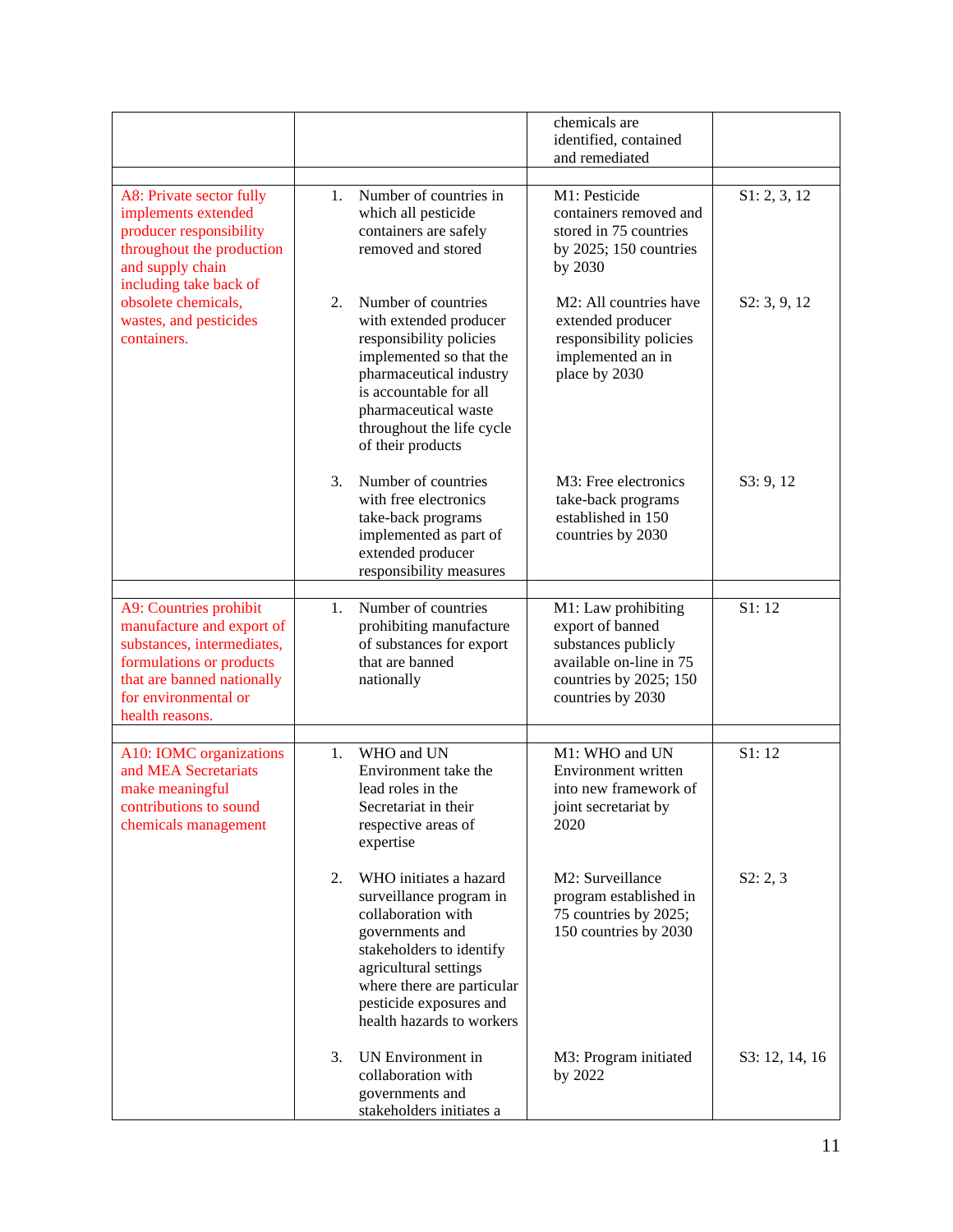|    | monitoring program for                                                                                                                                                                                                                                                                      |                                                                              |                     |
|----|---------------------------------------------------------------------------------------------------------------------------------------------------------------------------------------------------------------------------------------------------------------------------------------------|------------------------------------------------------------------------------|---------------------|
|    | chemicals in<br>microplastics in the<br>world's oceans as an<br>effectiveness evaluation<br>measure for SAICM and<br>the chemical conventions                                                                                                                                               |                                                                              |                     |
| 4. | WHO and FAO update<br>pesticide poisoning data<br>for the African, Asia-<br>Pacific, Central and<br>Eastern Europe, and<br>Latin America and the<br>Caribbean regions and<br>make it publicly<br>available                                                                                  | M4: Pesticide<br>poisoning data updated<br>and publicly available<br>by 2023 | S4: 2, 3, 12,<br>16 |
| 5. | WHO in collaboration<br>with governments<br>establishes effective<br>poison control centers in<br>the 55% of the WHO<br>Member States that do<br>not have them and ensure<br>adequate coverage in<br>existing centers                                                                       | M5: Poison control<br>centers established by<br>2030                         | S5: 2, 3, 12,<br>16 |
| 6. | <b>SAICM Secretariat</b><br>establishes a multi-<br>stakeholder women and<br>chemicals working group<br>to develop<br>recommendations for<br>actions on women and<br>chemical safety that are<br>included in workplans<br>guiding SAICM<br>implementation<br>including issues of<br>concern | M6: Working group<br>established by 2021                                     | S6: 5, 12           |
| 7. | IOMC organizations and<br><b>MEA</b> secretariats<br>develop gender<br>guidelines for all projects<br>on sound chemicals<br>management including<br>gender-disaggregated<br>data                                                                                                            | M7: Gender guidelines<br>finalized by 2022                                   | S7: 5, 12           |
| 8. | <b>UN Environment</b><br>produces a report<br>focused on practical<br>steps for hazard<br>reduction in chemical                                                                                                                                                                             | M8: Report publicly<br>released by 2022                                      | S8:12               |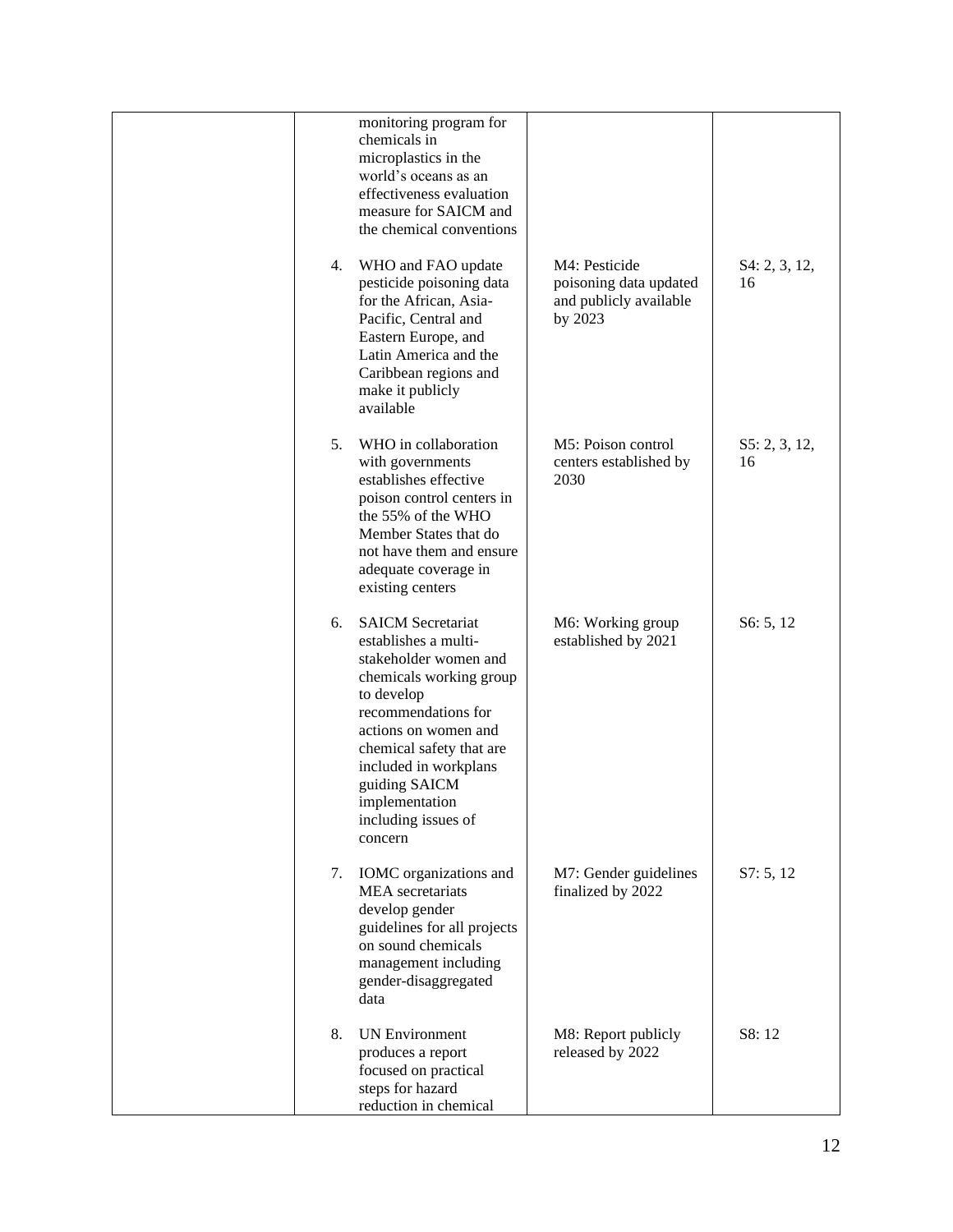| 9. | design and use with a<br>special emphasis on<br>developing and transition<br>countries<br>ILO conducts capacity<br>building workshops at<br><b>SAICM</b> regional<br>meetings on how hazard<br>reduction with inherently<br>safer chemistry can<br>reduce chemical<br>accidents and insure                                                                                               | M9: Workshops begin<br>in UN regions in 2023     | S9: 8, 12   |
|----|------------------------------------------------------------------------------------------------------------------------------------------------------------------------------------------------------------------------------------------------------------------------------------------------------------------------------------------------------------------------------------------|--------------------------------------------------|-------------|
|    | worker health and safety<br>10. UN Environment<br>conducts training for<br>government regulators in<br>all UN regions on<br>economic instruments<br>useful for achieving<br>sustainable zero waste                                                                                                                                                                                       | M10: Trainings<br>conducted beginning in<br>2023 | S10: 11, 12 |
|    | practices including<br>revenue generating<br>instruments (e.g. pay as<br>you throw, green taxes),<br>revenue providing<br>instruments (e.g. tax<br>credits, funds), and non-<br>revenue instruments (e.g.<br>liability, public<br>procurement, extended<br>producer responsibility).                                                                                                     |                                                  |             |
|    | 11. A SAICM clearing house<br>mechanism publicly<br>tracks development aid<br>for sound chemicals<br>management                                                                                                                                                                                                                                                                          | M11: Clearing house<br>established by 2022       | S11: 12, 17 |
|    | 12. UN Environment<br>executes a study on how<br>to implement<br>market-based<br>instruments to<br>internalize, within<br>relevant industries, the<br>cost to governments of<br>implementing robust<br>programs for sound<br>chemicals management,<br>with an appropriate share<br>of the funds generated<br>directed to assist<br>chemical safety activities<br>in developing countries | M12: Study publicly<br>released in 2023          | S12: 12, 17 |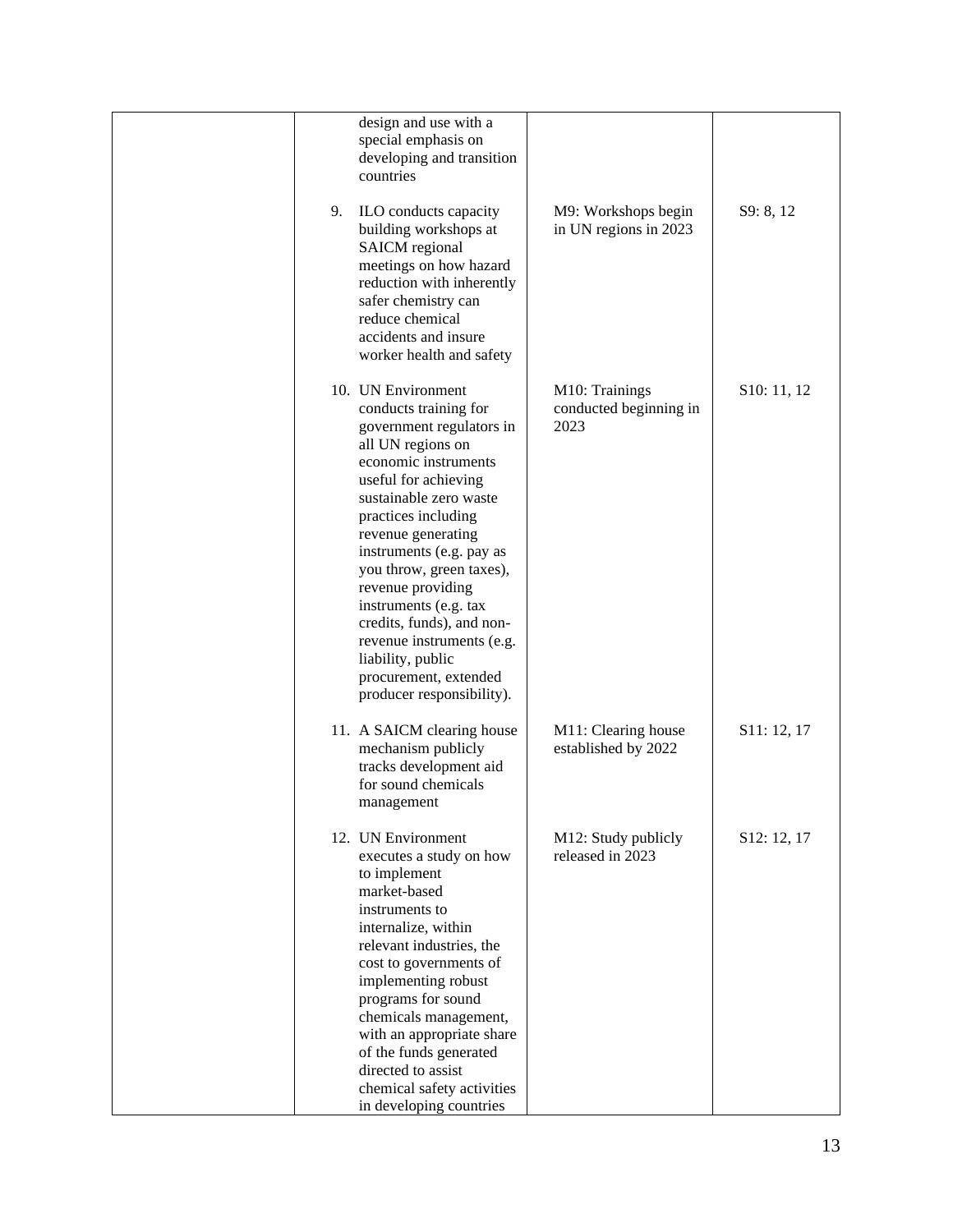| and countries with<br>economies in transition                                                                                                                                                                                                                                                                                                                                                                                                      |                                                         |                                                                                                                                      |
|----------------------------------------------------------------------------------------------------------------------------------------------------------------------------------------------------------------------------------------------------------------------------------------------------------------------------------------------------------------------------------------------------------------------------------------------------|---------------------------------------------------------|--------------------------------------------------------------------------------------------------------------------------------------|
|                                                                                                                                                                                                                                                                                                                                                                                                                                                    |                                                         |                                                                                                                                      |
| 13. The SAICM Secretariat<br>uses the UN<br>Environment cost<br>internalization report and<br>other relevant materials<br>to provide legal and<br>policy training on global<br>and regional cost<br>internalization<br>approaches back to back<br>with SAICM regional<br>meetings, which include<br>the participation of<br>appropriate government<br>staff from countries<br>responsible for<br>developing and<br>executing these types of<br>law | M13: Trainings in UN<br>regions begin in 2023           | S <sub>13</sub> : 12, 17                                                                                                             |
| 14. UN Environment uses<br>the cost internalization<br>report and other relevant<br>materials to initiate a<br>multi-stakeholder<br>process to develop a<br>global cost<br>internalization program<br>within the SAICM<br>process                                                                                                                                                                                                                  | M14: Process initiated<br>in 2025; finalized by<br>2028 | S <sub>14</sub> : 12, 17                                                                                                             |
| 15. UN Environment<br>establishes a living,<br>publicly available global<br>inventory of<br>nanomaterials on the<br>market                                                                                                                                                                                                                                                                                                                         | M15: Inventory<br>publicly available by<br>2025         | S <sub>15</sub> : 12, 16                                                                                                             |
| 16. UN Environment in<br>collaboration with<br>stakeholders develops<br>and publicly<br>disseminates a list of<br>chemicals of concern to<br>human health and the<br>environment used in<br>electronics production<br>and products                                                                                                                                                                                                                 | M16: Process initiated<br>by 2005                       | S16: Agenda<br>2030<br>Preamble,<br>Declaration,<br>Vision, Our<br>Shared<br>Principles and<br>Commitments,<br>The New<br>Agenda, 12 |
| 17. UN Environment and the<br>World Health                                                                                                                                                                                                                                                                                                                                                                                                         | M17: Exchange of<br>expertise and best                  | S17: Agenda<br>2030                                                                                                                  |
| Organization facilitate                                                                                                                                                                                                                                                                                                                                                                                                                            | practices initiated in                                  | Preamble,                                                                                                                            |
| the exchange of expertise                                                                                                                                                                                                                                                                                                                                                                                                                          | 2022 and continues                                      | Declaration,                                                                                                                         |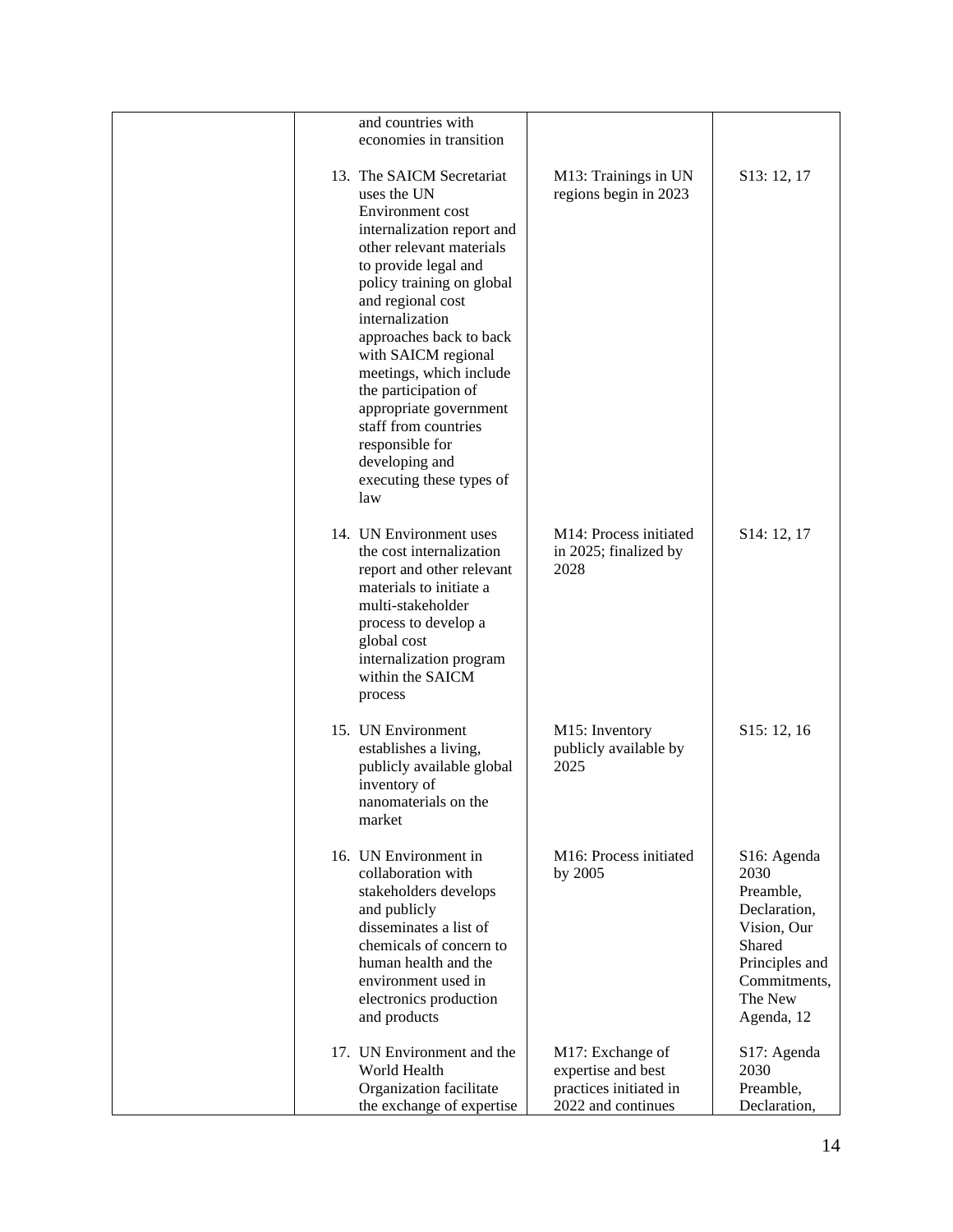| and best practices<br>between human rights<br>and chemical experts<br>with the SAICM process<br>to build collective<br>capacity to prevent<br>adverse impacts of<br>hazardous substances<br>and wastes and report<br>regularly on progress to<br>meetings of the<br><b>International Conference</b><br>on Chemicals<br>Management                                                                                                                                                                                                                             | with periodic reporting<br>at ICCM meetings | Vision, Our<br>Shared<br>Principles and<br>Commitments,<br>The New<br>Agenda, 12                                                                  |
|---------------------------------------------------------------------------------------------------------------------------------------------------------------------------------------------------------------------------------------------------------------------------------------------------------------------------------------------------------------------------------------------------------------------------------------------------------------------------------------------------------------------------------------------------------------|---------------------------------------------|---------------------------------------------------------------------------------------------------------------------------------------------------|
| 18. UN Environment<br>operationalizes a national<br>periodic monitoring,<br>reporting and evaluation<br>mechanism within<br>SAICM that provides<br>synergistic information<br>exchange about progress<br>toward chemical safety<br>with UN human rights<br>treaty bodies, Special<br>Procedures, and other<br>human rights<br>mechanisms                                                                                                                                                                                                                      | M18: Mechanism<br>established by 2030       | S <sub>18</sub> : Agenda<br>2030<br>Preamble,<br>Declaration,<br>Vision, Our<br>Shared<br>Principles and<br>Commitments,<br>The New<br>Agenda, 12 |
| 19. IOMC organizations and<br><b>MEA</b> secretariats<br>strengthen collaboration<br>with the Office of the<br>High Commissioner on<br>Human Rights to<br>strengthen national,<br>regional and<br>international human<br>rights mechanisms and<br>environmental, health,<br>labor and other related<br>authorities on the<br>implications of<br>hazardous substances for<br>human rights and reports<br>regularly on progress to<br>the chemicals<br>conventions COPs and<br>meetings of the<br><b>International Conference</b><br>on Chemicals<br>Management | M19: Collaboration<br>established by 2025   | S <sub>19</sub> : Agenda<br>2030<br>Preamble,<br>Declaration,<br>Vision, Our<br>Shared<br>Principles and<br>Commitments,<br>The New<br>Agenda, 12 |
| 20. IOMC and GEF<br>activities and projects                                                                                                                                                                                                                                                                                                                                                                                                                                                                                                                   | M20: Requirement<br>established by 2030     | S20: 12, 16                                                                                                                                       |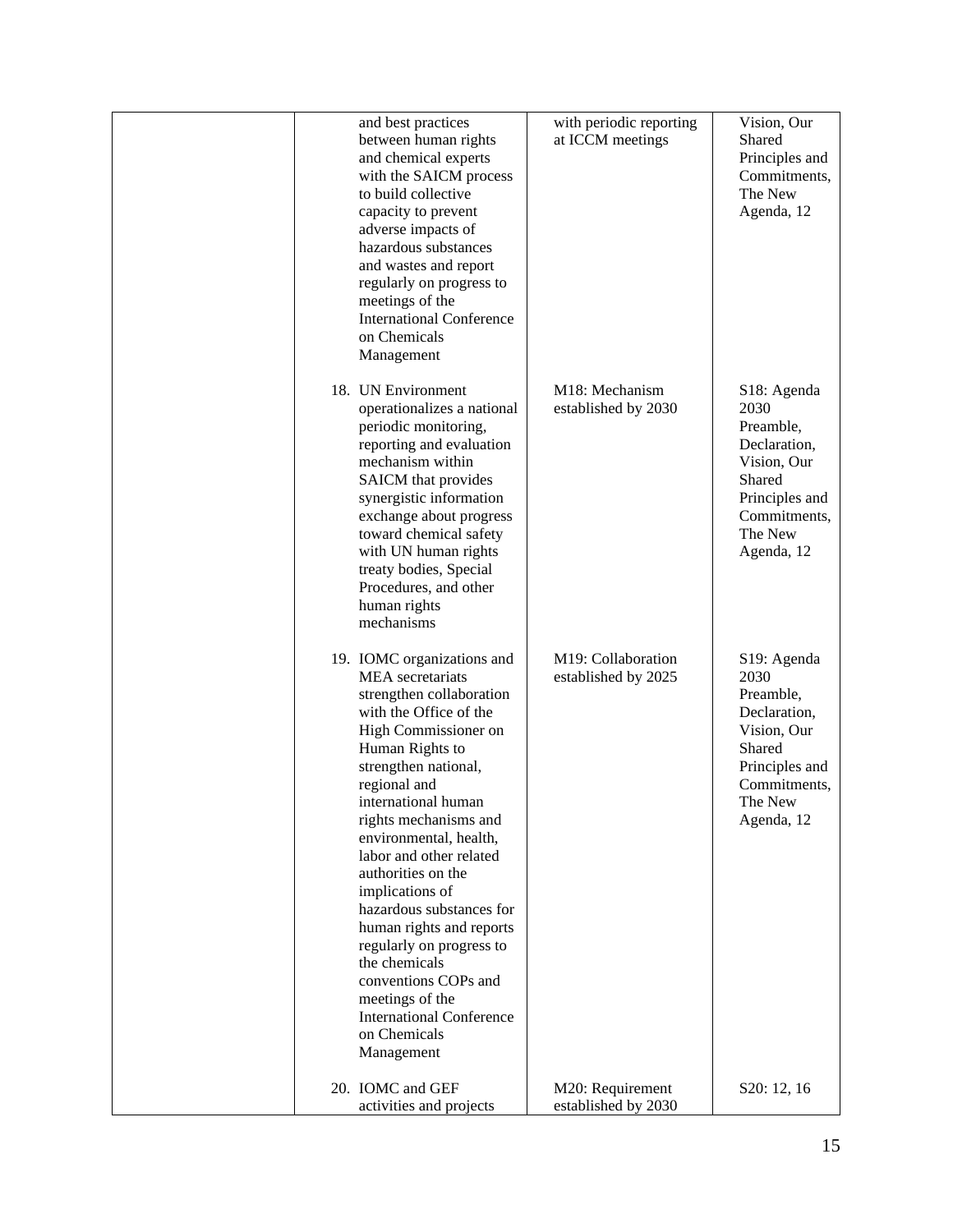|        | include a requirement for<br>disaggregated<br>information on risks to<br>vulnerable groups from<br>hazardous substances<br>and wastes to help<br>realize the rights to<br>information and<br>meaningful participation                                                                 |                                                                                           |             |
|--------|---------------------------------------------------------------------------------------------------------------------------------------------------------------------------------------------------------------------------------------------------------------------------------------|-------------------------------------------------------------------------------------------|-------------|
| rights | 21. SAICM Secretariat<br>establishes links and<br>reports on activities of<br>the international working<br>group to elaborate an<br>international legally<br>binding instrument on<br>Transnational<br>Corporations and Other<br><b>Business Enterprises</b><br>with respect to human | M21: Links established<br>by 2021 with reporting<br>at subsequent ICCM<br>meetings        | S21: 9, 12  |
|        | 22. UN Environment<br>assembles a list $(s)$ of<br>endocrine disrupting<br>chemicals (EDCs) and<br>potential EDCs and<br>sources of exposure from<br>the UNEP/WHO State of<br>the Science report and<br>other sources and makes<br>it publicly available on<br>its website            | M22: List assembled<br>and publicly posted on<br><b>UN Environment</b><br>website by 2022 | S22: 12, 16 |
| market | 23. OECD establishes a<br>living, publicly available<br>global inventory of<br>nanomaterials on the                                                                                                                                                                                   | M23: Publicly<br>available inventory<br>posted on OECD<br>website by 2025                 | S23: 12, 16 |
|        | 24. UN Environment and<br>WHO collaborate with<br>stakeholders to develop<br>guidance on safe<br>management of legacy<br>lead paint                                                                                                                                                   | M24: Guidance<br>developed by 2021                                                        | S24: 3, 12  |

# **Strategic objective B: Comprehensive and sufficient knowledge, data, information and awareness is generated, available and accessible to all to enable informed decisions and actions.**

| <b>Targets</b>              | <b>Indicators</b>     | <b>Milestones</b>            | SDG(s)    |
|-----------------------------|-----------------------|------------------------------|-----------|
| B1: Comprehensive data      | Number of pollutant   | M1: PRTR with publicly       | S1: 12.16 |
| and information for all     | release and transfer  | available data operating     |           |
| chemicals on the market are | registers (PRTR) with | in $150$ countries by $2030$ |           |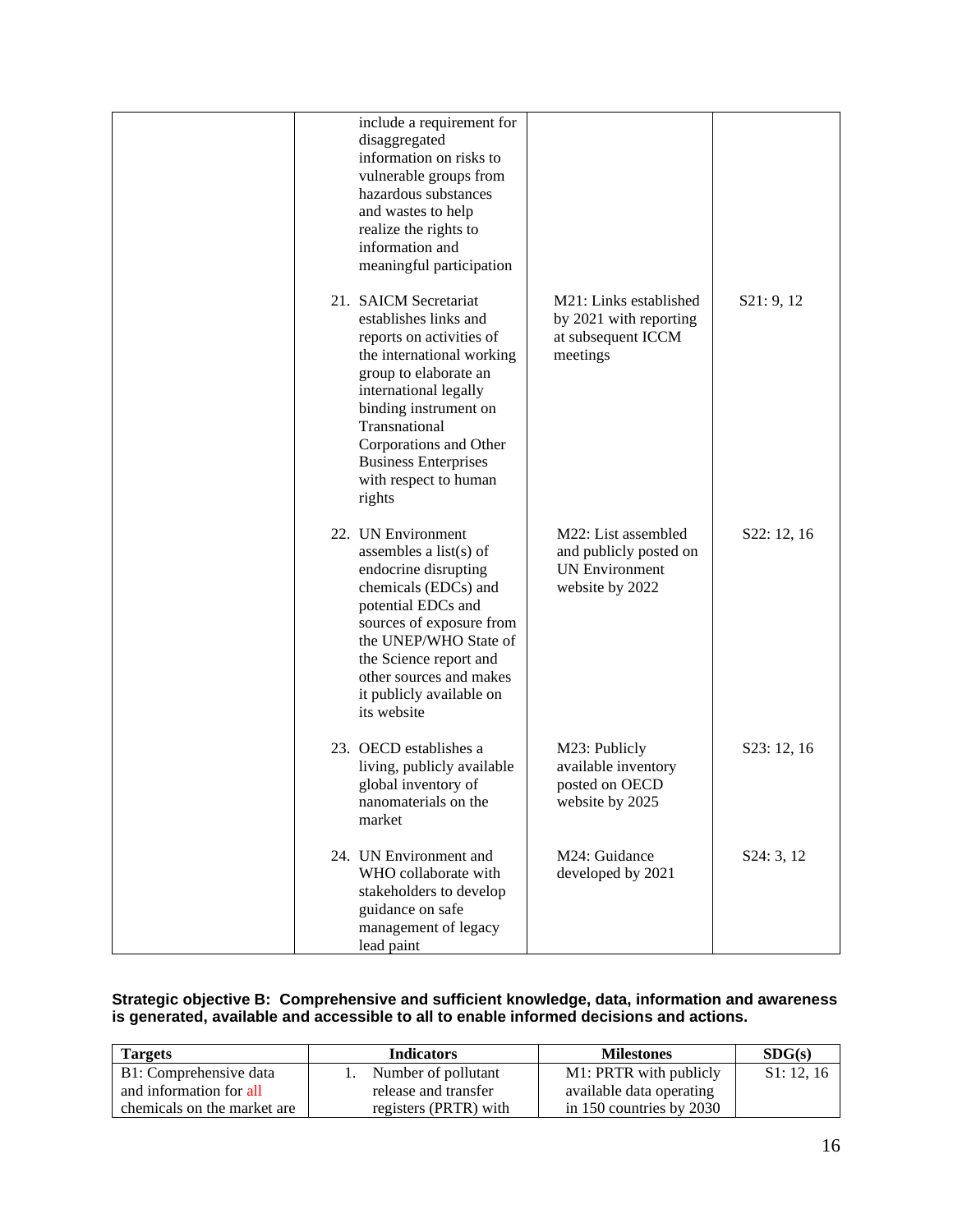| available and accessible,<br>including information and                                                                                                                                                                                                                                                                   |    | publicly accessible data<br>established                                                                                                                                                                                                                                    |                                                                                                                |                  |
|--------------------------------------------------------------------------------------------------------------------------------------------------------------------------------------------------------------------------------------------------------------------------------------------------------------------------|----|----------------------------------------------------------------------------------------------------------------------------------------------------------------------------------------------------------------------------------------------------------------------------|----------------------------------------------------------------------------------------------------------------|------------------|
| data on properties, health<br>and environmental effects,<br>uses, hazard- and risk-<br>assessment results and risk-<br>management measures,<br>monitoring results and<br>regulatory status throughout<br>their life cycle nationally, in<br>other countries, and<br>globally.                                            | 2. | Number of countries that<br>have identified and made<br>publicly available,<br>environmental and<br>health information on 50<br>pesticides that should be<br>classified as highly<br>hazardous under the<br>conditions of their<br>ordinary use                            | M2: Information<br>available in 75<br>developing and transition<br>countries by 2025; 150<br>countries by 2030 | S2: 2, 12,<br>16 |
|                                                                                                                                                                                                                                                                                                                          | 3. | <b>UN Environment</b><br>assembles a list(s) of<br>endocrine disrupting<br>chemicals (EDCs) and<br>potential EDCs and<br>sources of exposure<br>from the UNEP/WHO<br>State of the Science<br>report and other sources<br>and makes it publicly<br>available on its website | M3: List assembled and<br>publicly posted on UN<br>Environment website by<br>2022                              | S3: 12, 16       |
|                                                                                                                                                                                                                                                                                                                          | 4. | OECD establishes a<br>living, publicly available<br>global inventory of<br>nanomaterials on the<br>market                                                                                                                                                                  | M4: Publicly available<br>inventory posted on<br>OECD website by 2025                                          | S4: 12, 16       |
|                                                                                                                                                                                                                                                                                                                          | 5. | Number of countries<br>identifying gaps in<br>existing legislation and<br>developing regulations<br>to address information<br>disclosure on chemicals<br>in products                                                                                                       | M5: Gaps identified and<br>regulations established in<br>80 countries by 2030                                  | S5: 12, 16       |
|                                                                                                                                                                                                                                                                                                                          | 6. | Number of countries<br>implementing GHS                                                                                                                                                                                                                                    | M6: All countries<br>implementing GHS by<br>2030                                                               | S6: 12, 16       |
| B2: All stakeholders, in<br>particular industries and<br>regulators, have and are<br>using the most appropriate<br>and standardized tools,<br>guidelines and best practices<br>for assessments and sound<br>management, as well as for<br>the prevention of harm, risk<br>reduction, most protective<br>occupational and | 1. | IOMC organizations in<br>collaboration with<br>governments and<br>stakeholders develop a<br>global roadmap on how<br>pharmaceuticals can be<br>produced, used and<br>disposed of in a<br>sustainable way, with an<br>emphasis on the<br>quality/rational use of            | M1: By 2022, global<br>road map developed                                                                      | S1: 9, 12        |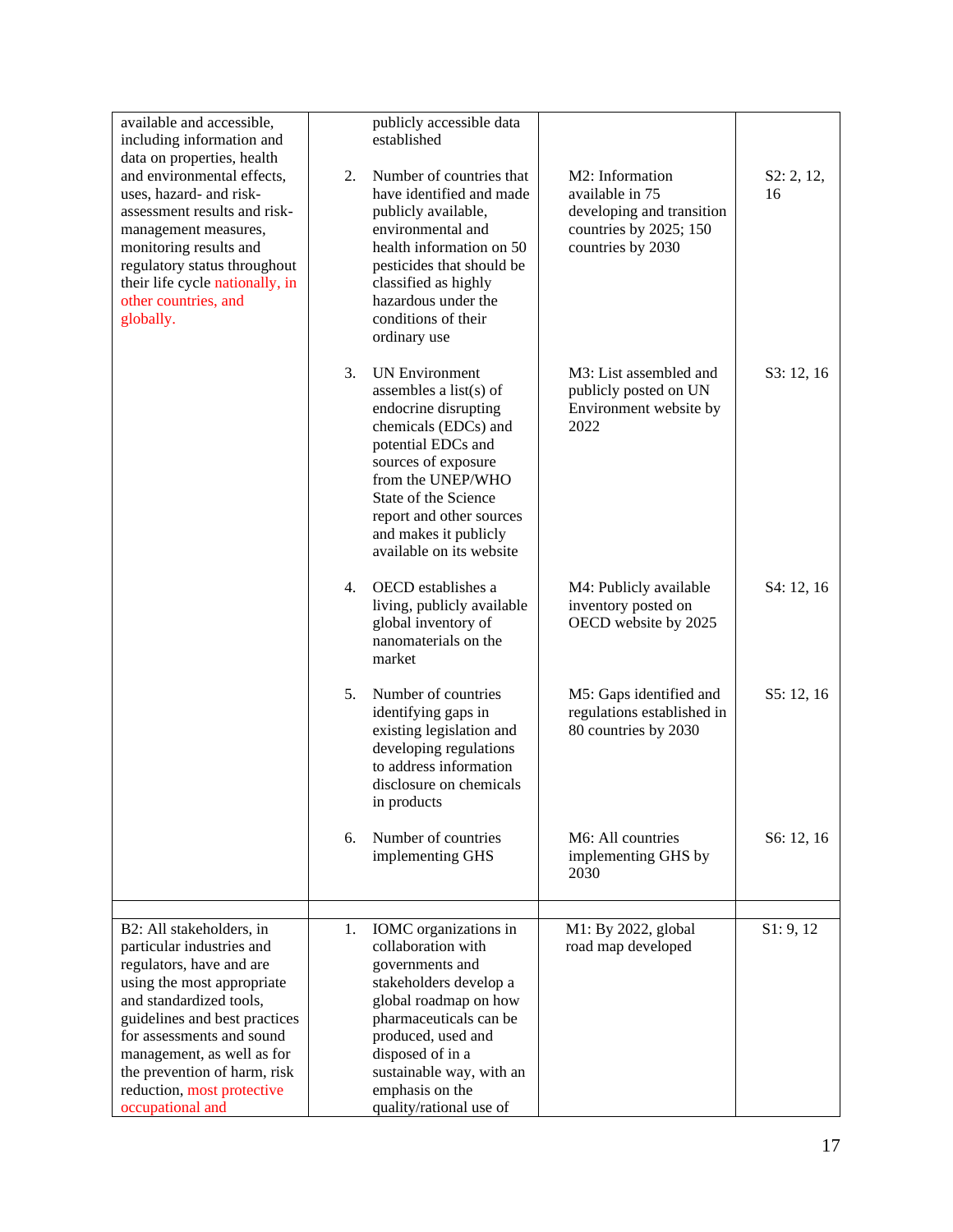| environmental exposure<br>standards, monitoring and<br>enforcement.                                                                                                                                                                                                                                             |    | medicines (human and<br>veterinary), preventing<br>microbial resistance and<br>reducing and eliminating<br>pharmaceutical pollution<br>downstream of<br>production facilities                                                                                                                |                                                                                                                                                                                                                                                                                 |                  |
|-----------------------------------------------------------------------------------------------------------------------------------------------------------------------------------------------------------------------------------------------------------------------------------------------------------------|----|----------------------------------------------------------------------------------------------------------------------------------------------------------------------------------------------------------------------------------------------------------------------------------------------|---------------------------------------------------------------------------------------------------------------------------------------------------------------------------------------------------------------------------------------------------------------------------------|------------------|
|                                                                                                                                                                                                                                                                                                                 | 2. | <b>UN Environment and</b><br>WHO collaborate with<br>stakeholders to develop<br>guidance on safe<br>management of legacy<br>lead paint                                                                                                                                                       | M2: Guidance developed<br>by 2021                                                                                                                                                                                                                                               | S2: 3, 12        |
|                                                                                                                                                                                                                                                                                                                 | 3. | IOMC organizations in<br>collaboration with<br>stakeholders establish an<br>inventory of available<br>techniques in waste<br>water treatment/water<br>treatment plants for<br>destroying<br>pharmaceutical<br>pollutants, applicable in<br>all countries                                     | M3: Inventory<br>established by 2025                                                                                                                                                                                                                                            | S3: 6, 12        |
| B3: Information and<br>standardized methods such<br>as of comprehensive<br>morbidity and mortality<br>data, and statutory reporting<br>requirements on employers'<br>occupational injuries and<br>diseases related to<br>workplace exposure to                                                                  | 1. | WHO works with<br>Ministries of Health to<br>develop standardized<br>methods and conduct<br>biomonitoring and health<br>surveillance of workers<br>including those handling<br>nanomaterials                                                                                                 | M1: Biomonitoring<br>complete in 15 countries<br>by 2025; 50 countries by<br>2030                                                                                                                                                                                               | S1: 8, 12,<br>16 |
| chemicals are available to<br>all and used to understand<br>the impacts of chemicals<br>and waste for improved<br>poisoning, burden-of-<br>disease and cost-of-inaction<br>estimates, to inform the<br>advancement of chemical<br>safety measures and to<br>measure progress towards<br>reducing those impacts. | 2. | Number of countries<br>with concrete actions to<br>raise awareness of the<br>public, communities and<br>workers about existing<br>legal frameworks that<br>address risk prevention<br>and the reduction of<br>adverse impacts from<br>chemicals throughout<br>their life cycle and<br>waste. | M2: Long term actions<br>to raise awareness of<br>public, communities and<br>workers on legal<br>frameworks addressing<br>the negative impacts of<br>toxic chemicals<br>throughout their life<br>cycle are in place in all<br>developing and<br>transition countries by<br>2025 | S2:12            |
|                                                                                                                                                                                                                                                                                                                 | 3. | Number of developing<br>and transition countries<br>with national monitoring<br>and education program<br>on lead poisoning<br>prevention                                                                                                                                                     | M3: Vulnerable<br>population groups to<br>lead poisoning are<br>regularly tested for their<br>blood lead levels and<br>receive appropriate risk                                                                                                                                 | S3:3,12          |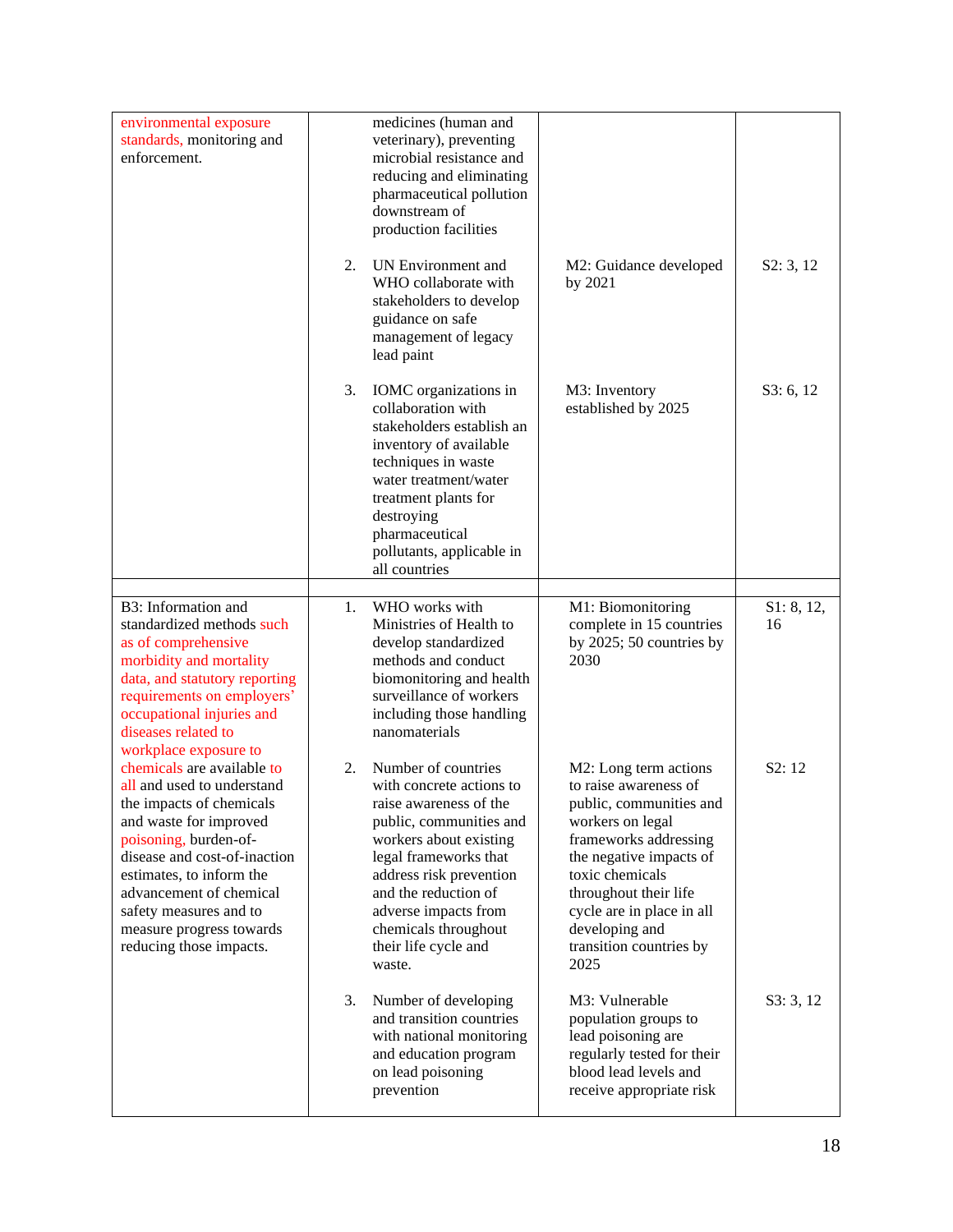|                                                                                                                                                                                                                                                                        |    |                                                                                                                                                                                                                                                                                                                                                                                                                                       | reduction education in<br>75 countries by 2030                                                                                        |                 |
|------------------------------------------------------------------------------------------------------------------------------------------------------------------------------------------------------------------------------------------------------------------------|----|---------------------------------------------------------------------------------------------------------------------------------------------------------------------------------------------------------------------------------------------------------------------------------------------------------------------------------------------------------------------------------------------------------------------------------------|---------------------------------------------------------------------------------------------------------------------------------------|-----------------|
| B4: Educational, training<br>and public awareness<br>programmes on chemical<br>safety and sustainability<br>have been developed and<br>implemented, including for<br>vulnerable populations,<br>along with worker safety<br>curricula and programmes at<br>all levels. | 1. | FAO works with<br>stakeholders to provide<br>assistance to farmers in<br>to enable them to<br>discontinue the use of<br>highly hazardous<br>pesticides while<br>maintaining their<br>agricultural livelihood                                                                                                                                                                                                                          | M1: Documentation<br>from governments and<br>stakeholders that 1<br>million farmers in 100<br>countries have been<br>assisted by 2030 | S1: 2, 3,<br>12 |
| <b>B5: Countries and</b><br>stakeholders are<br>implementing training on<br>environmentally sound and<br>safer alternatives, as well as<br>on toxics use reduction<br>policies, substitutions and<br>the use of safer alternatives,<br>such as agroecology.            | 1. | Governments with FAO<br>assistance provide<br>guidance on safer<br>alternatives to HHPs<br>with priority to non-<br>chemical alternatives<br>and ecosystem<br>approaches to<br>sustainable food and<br>fiber production                                                                                                                                                                                                               | M1: Guidance provided<br>to 50 countries by 2025;<br>150 countries by 2030                                                            | S1: 2, 3,<br>12 |
|                                                                                                                                                                                                                                                                        | 2. | Number of countries that<br>adopt policies and<br>instruments that<br>implement<br>agroecological strategies<br>and practices that reduce<br>synthetic inputs, such as<br>pesticides and fertilizers,<br>and are based on<br>biodiversity and<br>integrated soil nutrition<br>and thus increase<br>agricultural productivity<br>in a sustainable way,<br>strengthen adaption to<br>climate change and<br>mitigate greenhouse<br>gases | M2: 75 countries adopt<br>agroecological policies<br>and instruments by 2025;<br>150 countries by 2030                                | S2: 2, 3,<br>12 |
|                                                                                                                                                                                                                                                                        | 3. | Number of countries that<br>adopt policy instruments<br>to reduce, substitute, and<br>eliminate hazardous<br>substances in electrical<br>and electronic products                                                                                                                                                                                                                                                                      | M3: Policy instruments<br>adopted in 25 countries<br>by 2025; 50 countries by<br>2030                                                 | S3: 3, 9,<br>12 |
| <b>B6:</b> Workers are informed                                                                                                                                                                                                                                        | 1. | Number of meaningful                                                                                                                                                                                                                                                                                                                                                                                                                  | M1: By 2030, 50                                                                                                                       | S1: 8, 9,       |
| by industry about actual and<br>potential exposures to                                                                                                                                                                                                                 |    | right to know regulations<br>adopted for workers and                                                                                                                                                                                                                                                                                                                                                                                  | countries adopt                                                                                                                       | 12, 16          |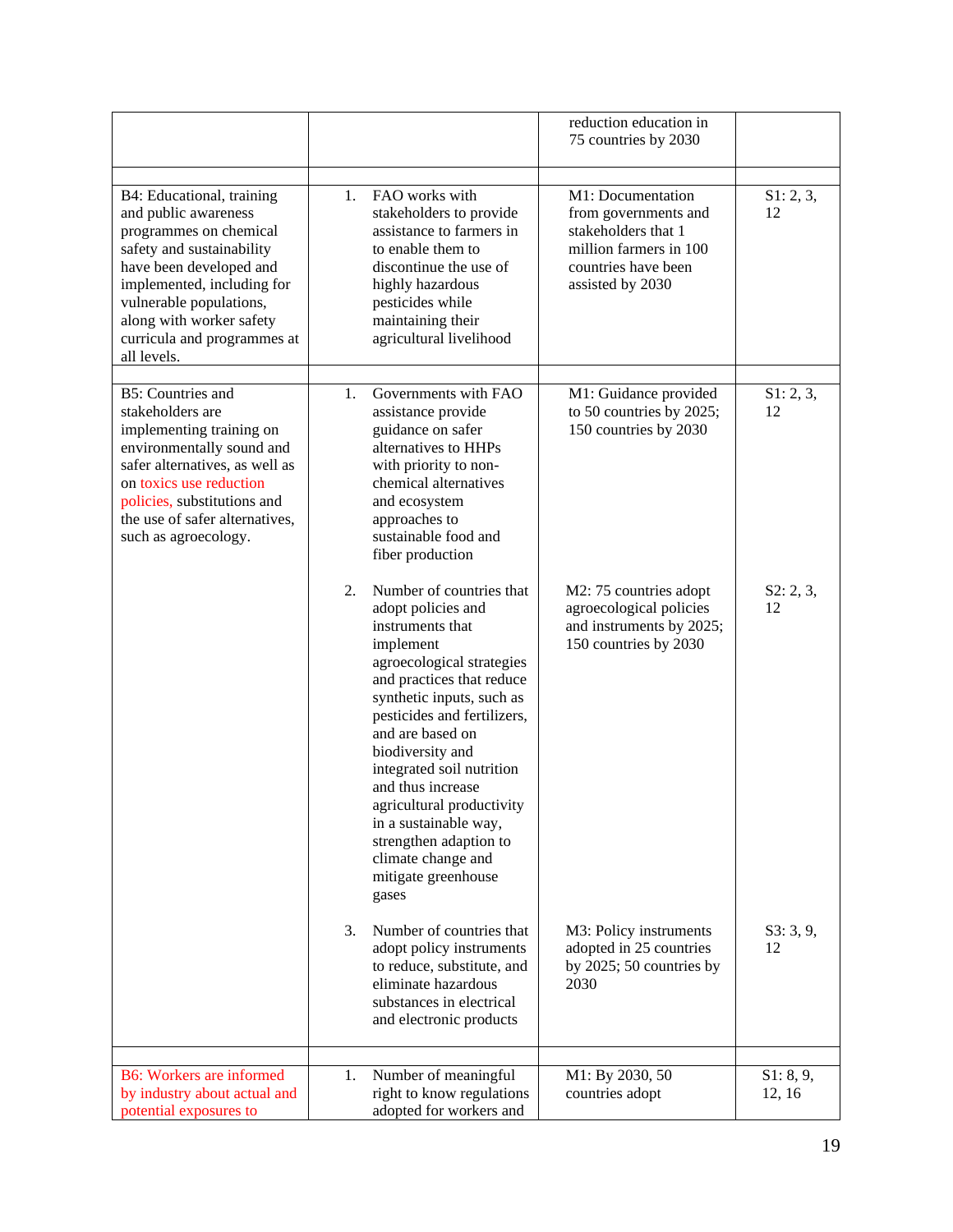| hazardous substances in a<br>form that serves their needs. |    | sub-contractors,<br>including those<br>producing electrical and<br>electronic equipment                                                                                                                                                   | meaningful right to<br>known regulations                                                                       |                     |
|------------------------------------------------------------|----|-------------------------------------------------------------------------------------------------------------------------------------------------------------------------------------------------------------------------------------------|----------------------------------------------------------------------------------------------------------------|---------------------|
|                                                            | 1. | WHO works with<br>Ministries of Health to<br>conduct biomonitoring<br>and health surveillance<br>of workers including<br>those handling<br>nanomaterials                                                                                  | M2: Biomonitoring<br>complete in 15 countries<br>by $2025$ ; 50 countries by<br>2030                           | S2: 8, 12,<br>16    |
|                                                            | 2. | Number of countries<br>establishing a hazard<br>surveillance program to<br>identify agricultural<br>settings where there are<br>particular pesticide<br>exposures and health<br>hazards to workers                                        | M3: Programs<br>established in 75<br>countries by 2025; 150<br>countries by 2030                               | S3: 2, 3,<br>12     |
|                                                            | 3. | Numbers of countries<br>that identify and make<br>publicly available,<br>environmental and<br>health information on 50<br>pesticides that should be<br>classified as highly<br>hazardous under the<br>conditions of their<br>ordinary use | M4: Information<br>available in 75<br>developing and transition<br>countries by 2025; 150<br>countries by 2030 | S4: 2, 3,<br>12, 16 |

# **Strategic objective C: Issues of concern that warrant global action are identified, prioritized and addressed**.

| <b>Targets</b>                                                                                                                                                                    |                             | <b>Indicators</b>                                                                                                                              | <b>Milestones</b>                                                                                                                    | SDG(s)     |
|-----------------------------------------------------------------------------------------------------------------------------------------------------------------------------------|-----------------------------|------------------------------------------------------------------------------------------------------------------------------------------------|--------------------------------------------------------------------------------------------------------------------------------------|------------|
| C1: Processes and<br>pPrograms of work including<br>timelines are established,<br>adopted and implemented for<br>identified issues of concern<br>to reduce and eliminate<br>harm. | 1.                          | <b>Existing SAICM</b><br>emerging policy issues<br>and issues of concern<br>are carried forward for<br>further work under the<br>new framework | M <sub>1</sub> : A <sub>11</sub> SAICM<br>emerging policy issues<br>and issues of concern<br>carried forward by<br>decision at ICCM5 | S1:12      |
|                                                                                                                                                                                   | $2_{\cdot}$                 | Number of issues of<br>concern processes and<br>programs of work with<br>timelines adopted                                                     | M2: 12 issues of concern<br>adopted and<br>implemented by 2025                                                                       | S2:12      |
|                                                                                                                                                                                   | $\mathcal{F}_{\mathcal{F}}$ | Number of stakeholder<br>assessments of<br>implementation of<br>issues of concern<br>performed                                                 | M3: Stakeholder<br>assessments of issues of<br>concern performed at<br>each ICCM                                                     | S3: 12, 16 |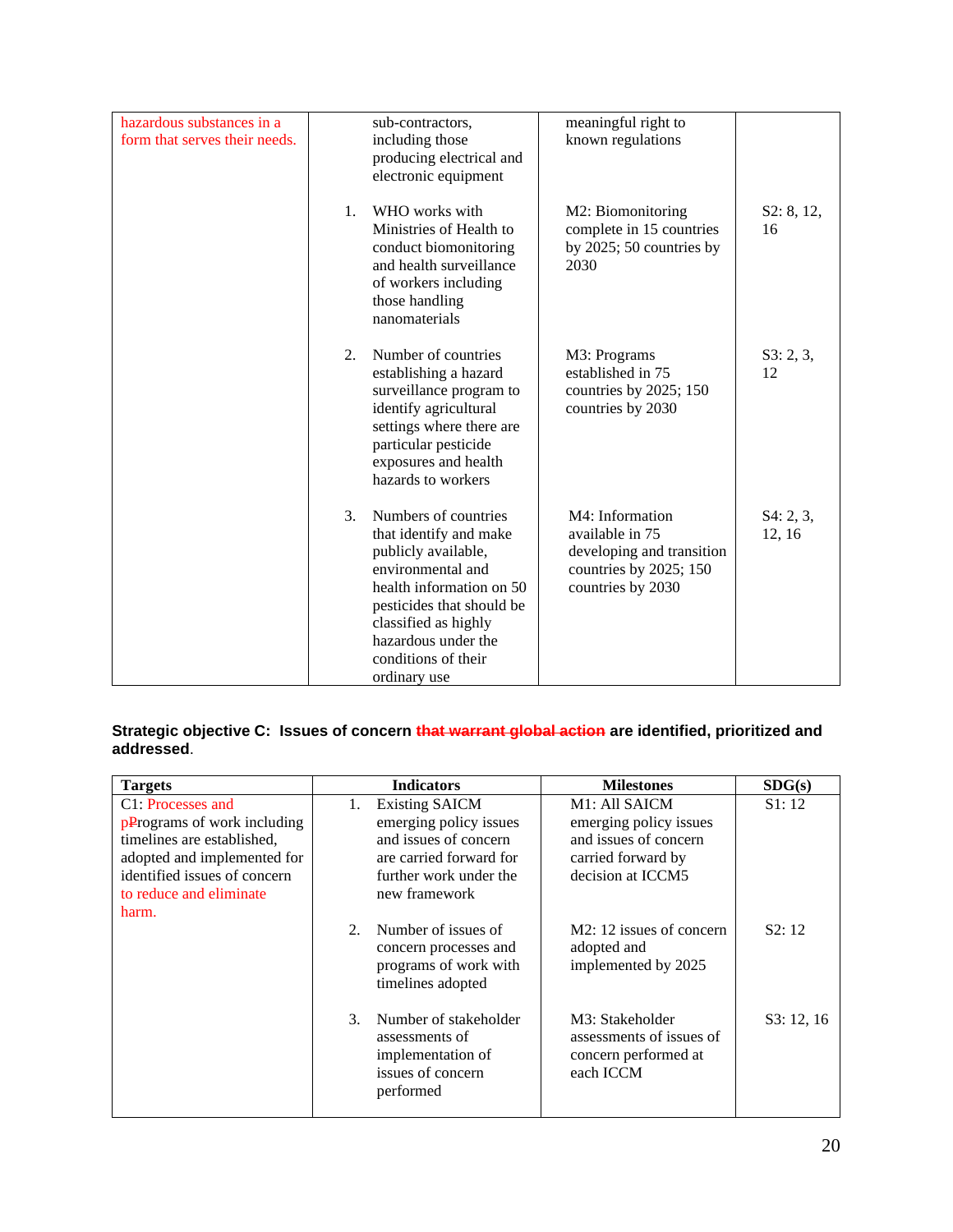| C <sub>2</sub> : Information on the<br>properties and risk<br>management of chemicals<br>across the supply chain and<br>their sound management<br>including alternatives, and<br>the chemical contents of<br>products is available to all to<br>enable informed decisions<br>and actions. | 1. | Private sector publicly<br>provides comprehensive<br>information on adverse<br>effects for all chemicals<br>in commerce, including<br>mutagenicity,<br>carcinogenicity and<br>adverse effects on the<br>reproductive,<br>developmental,<br>endocrine, immune and<br>nervous systems | M <sub>1</sub> : Information<br>publicly provided by<br>2030  | S1: 9, 12,<br>16 |
|-------------------------------------------------------------------------------------------------------------------------------------------------------------------------------------------------------------------------------------------------------------------------------------------|----|-------------------------------------------------------------------------------------------------------------------------------------------------------------------------------------------------------------------------------------------------------------------------------------|---------------------------------------------------------------|------------------|
| C3: Recommendations are<br>made on how stakeholders<br>should address the issues.                                                                                                                                                                                                         |    | Stakeholder<br>recommendations and<br>commitments issued                                                                                                                                                                                                                            | M1: Recommendations<br>and commitments issued<br>at each ICCM | S1: 12, 16       |

**Strategic objective D: Benefits are maximized and risks Prevention of harm to human health and the environment is prioritized are prevented through safer alternatives and innovative and sustainable solutions and forward thinking**

| <b>Targets</b>                                                                                                                                                           |    | <b>Indicators</b>                                                                                                                                                                                                                                                                   | <b>Milestones</b>                                                                                                                            | SDG(s)              |
|--------------------------------------------------------------------------------------------------------------------------------------------------------------------------|----|-------------------------------------------------------------------------------------------------------------------------------------------------------------------------------------------------------------------------------------------------------------------------------------|----------------------------------------------------------------------------------------------------------------------------------------------|---------------------|
| D1: Companies adopt and<br>implement corporate<br>policies and practices,<br>including those from C3,<br>that promote resource<br>efficiency and that<br>incorporate the | 1. | Number of companies<br>that phase out the<br>manufacture, import,<br>sale and use of lead<br>pigments and paint                                                                                                                                                                     | M1: By 2027, no lead<br>pigments or use in<br>paint, varnishes, stains,<br>enamels, glazes,<br>primers or other<br>coatings in all countries | S1: 3, 9, 12        |
| development, production<br>and use of sustainable and<br>safer alternatives,<br>including new<br>technologies and non-<br>chemical alternatives.                         | 2. | Number of countries<br>that phase out the<br>manufacture, import,<br>sale and use of highly<br>hazardous pesticides<br>(HHPs)                                                                                                                                                       | M2: Phase out of 20<br>HHPs in 50 countries<br>by $2025;150$ countries<br>by 2030                                                            | S2: 3, 9, 12        |
|                                                                                                                                                                          | 3. | Private sector publicly<br>provides comprehensive<br>information on adverse<br>effects for all chemicals<br>in commerce, including<br>mutagenicity,<br>carcinogenicity and<br>adverse effects on the<br>reproductive,<br>developmental,<br>endocrine, immune and<br>nervous systems | M3: Information<br>publicly provided by<br>2030                                                                                              | S3: 3, 9, 12,<br>16 |
|                                                                                                                                                                          | 4. | The private sector<br>publicly provides<br>comprehensive and<br>verifiable information                                                                                                                                                                                              | M4: Information<br>publicly available by<br>2030                                                                                             | S4: 9, 12, 16       |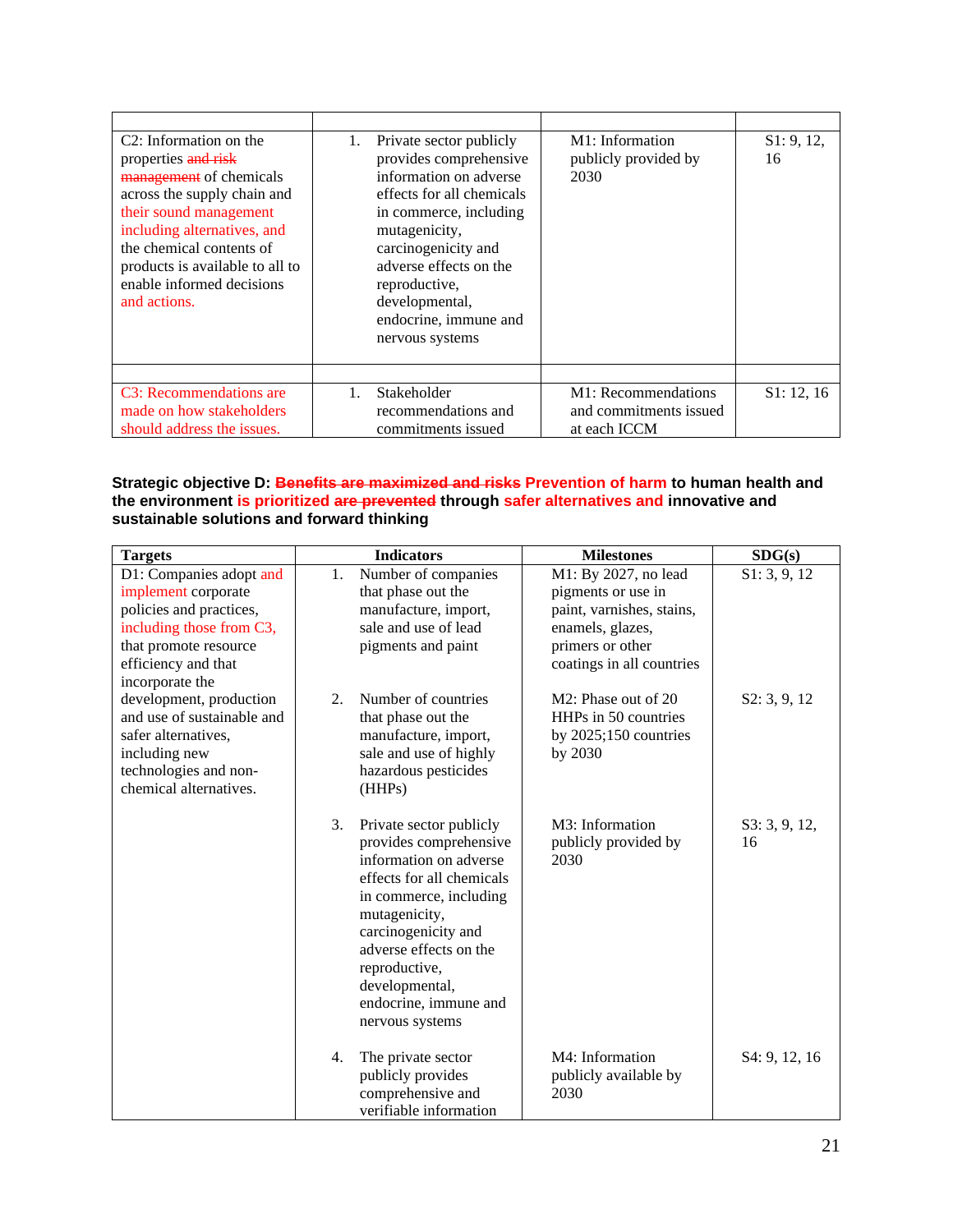|    | on adverse effects for all<br>nanomaterials in<br>commerce, including<br>mutagenicity,<br>carcinogenicity and<br>adverse effects on the<br>reproductive,<br>developmental,<br>endocrine, immune and<br>nervous systems                                                                                                                                                                                                                              |                                                                                                                                    |               |
|----|-----------------------------------------------------------------------------------------------------------------------------------------------------------------------------------------------------------------------------------------------------------------------------------------------------------------------------------------------------------------------------------------------------------------------------------------------------|------------------------------------------------------------------------------------------------------------------------------------|---------------|
| 5. | IOMC organizations in<br>collaboration with<br>governments and<br>stakeholders develop a<br>global roadmap on how<br>pharmaceuticals can be<br>produced, used and<br>disposed of in a<br>sustainable way, with an<br>emphasis on the<br>quality/rational use of<br>medicines (human and<br>veterinary), preventing<br>microbial resistance and<br>reducing and<br>eliminating<br>pharmaceutical<br>pollution downstream of<br>production facilities | M5: By 2022, global<br>road map developed                                                                                          | S5: 9, 12     |
| 6. | Number of companies<br>implementing the<br>SAICM chemicals in<br>products programme                                                                                                                                                                                                                                                                                                                                                                 | M6: CiP Programme<br>implemented by 75<br>companies in 2025; 150<br>companies by 2030 with<br>implementation in in 75<br>countries | S6: 9, 12, 16 |
|    | 7. Number of companies<br>that achieve clean<br>production and zero<br>discharge of<br>pharmaceuticals into the<br>environment                                                                                                                                                                                                                                                                                                                      | M7: Zero discharge<br>achieved by 75<br>companies in 2025; 150<br>companies by 2030 with<br>implementation in in 75<br>countries   | S7:9,12       |
| 8. | Number of companies<br>that complete an<br>inventory of hazardous<br>chemicals used in<br>manufacturing<br>processes as a baseline<br>for subsequent reduction<br>and publicly reports<br>their chemical footprint<br>periodically                                                                                                                                                                                                                  | M8: Inventory<br>completed by 75<br>companies in 2025; 150<br>companies by 2030 with<br>implementation in in 75<br>countries       | S8: 9, 12, 16 |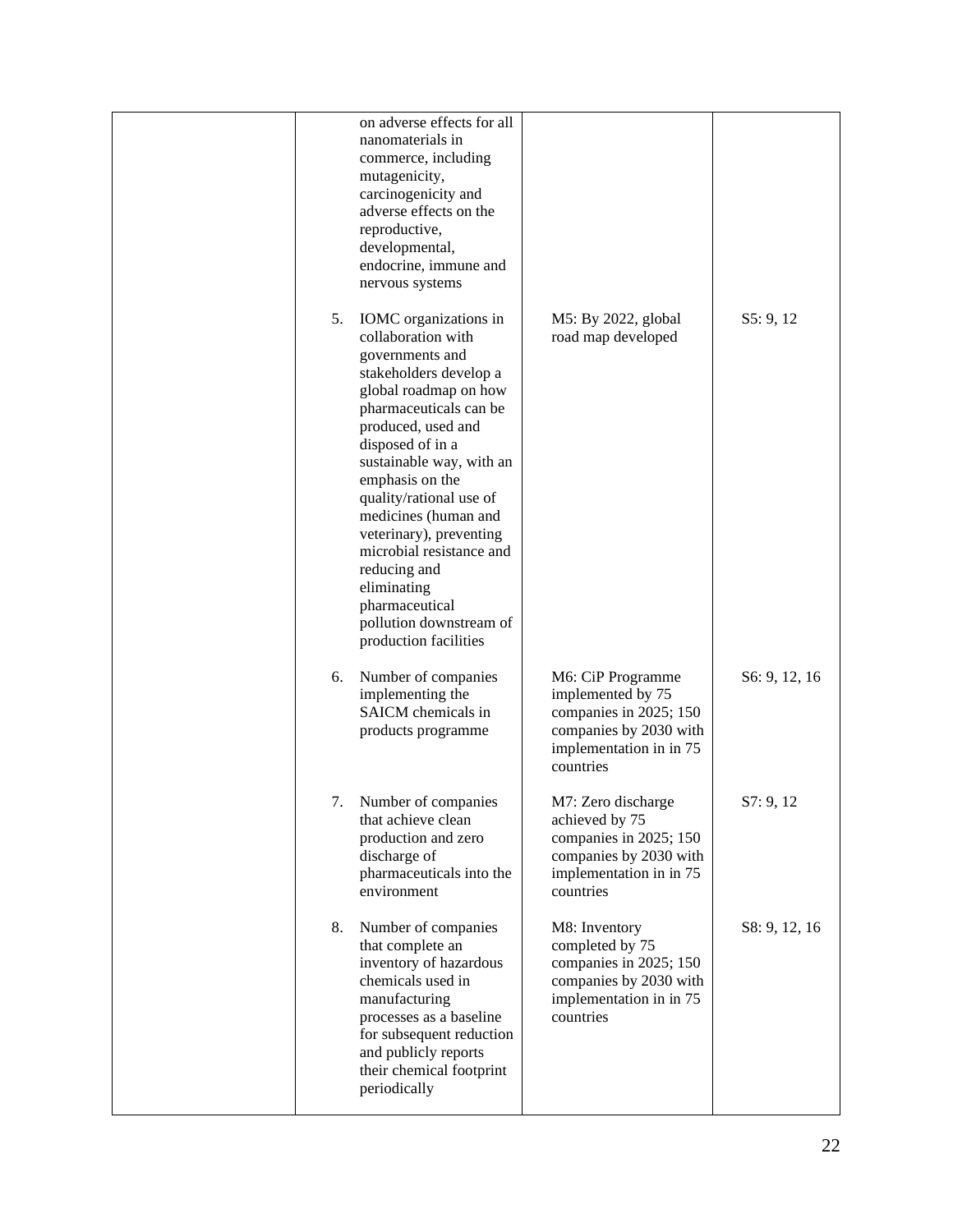|                                                                                                                                                                                                                                                         | 9. | Number of countries<br>where private sector<br>funds recycling<br>infrastructure                                                                                                                                                   | M9: Private sector<br>funds recycling<br>infrastructure in 75<br>countries by 2025, 150<br>countries by 2030 | S9: 9, 11, 12               |
|---------------------------------------------------------------------------------------------------------------------------------------------------------------------------------------------------------------------------------------------------------|----|------------------------------------------------------------------------------------------------------------------------------------------------------------------------------------------------------------------------------------|--------------------------------------------------------------------------------------------------------------|-----------------------------|
|                                                                                                                                                                                                                                                         |    | 10. All companies reduce<br>sulfur in fuel to less<br>than 10 ppm                                                                                                                                                                  | M10: Achieved in all<br>countries by 2025                                                                    | S <sub>10</sub> : 9, 11, 12 |
|                                                                                                                                                                                                                                                         |    | 11. All companies reduce<br>manganese in fuel to<br>less than 2 ppm                                                                                                                                                                | M11: Achieved in all<br>countries by 2025                                                                    | S11: 9, 11, 12              |
|                                                                                                                                                                                                                                                         |    | 12. All companies eliminate<br>metals and benzene in<br>fuel                                                                                                                                                                       | M12: Achieved in all<br>countries by 2025                                                                    | S12: 9, 11, 12              |
| D2: Governments<br>implement policies that<br>promote innovation to<br>facilitate the reuse and<br>recycling and re use of<br>products without<br>carryover of toxic<br>substances, the adoption<br>of sustainable and safer<br>alternatives, including | 1. | Number of countries<br>with extended producer<br>responsibility policies<br>implemented so that the<br>pharmaceutical industry<br>is accountable for all<br>pharmaceutical waste<br>throughout the life cycle<br>of their products | M1: All countries have<br>extended producer<br>responsibility policies<br>implemented an in place<br>by 2030 | S1: 6, 9, 12                |
| new technologies and<br>non-chemical alternatives<br>$(e.g., the tax-tax)$<br>instruments that promote<br>safer alternatives,<br>prioritized licensing of<br>reduced risk less<br>hazardous alternatives,<br>process or production                      | 2. | All major cities<br>containing more than 1<br>million inhabitants<br>conduct a waste audit to<br>find out the amount and<br>type of waste being<br>produced, imported, and<br>exported                                             | M2: Audits completed<br>by 2025                                                                              | S2: 11, 12                  |
| methods, assessment<br>frameworks, labelling<br>schemes and purchasing<br>policies, and<br>agroecology).                                                                                                                                                | 3. | All major cities<br>containing more than 1<br>million inhabitants<br>implement segregation<br>of waste at source for<br>reuse, recycling and<br>composting in all major<br>cities                                                  | M3: Completed by<br>2030                                                                                     | S3: 11, 12                  |
|                                                                                                                                                                                                                                                         | 4. | Number of countries<br>that implement circular<br>economy/cradle to<br>cradle systems without<br>toxic chemical recycling                                                                                                          | M4: Practice<br>implemented in 100<br>countries in 5 UN<br>regions by 2030                                   | S4: 12                      |
|                                                                                                                                                                                                                                                         | 5. | Number of countries<br>that increase local<br>markets by 50% so that<br>the increase in                                                                                                                                            | M5: Implemented in 75<br>countries by 2025; 150<br>countries by 2030                                         | S5:2                        |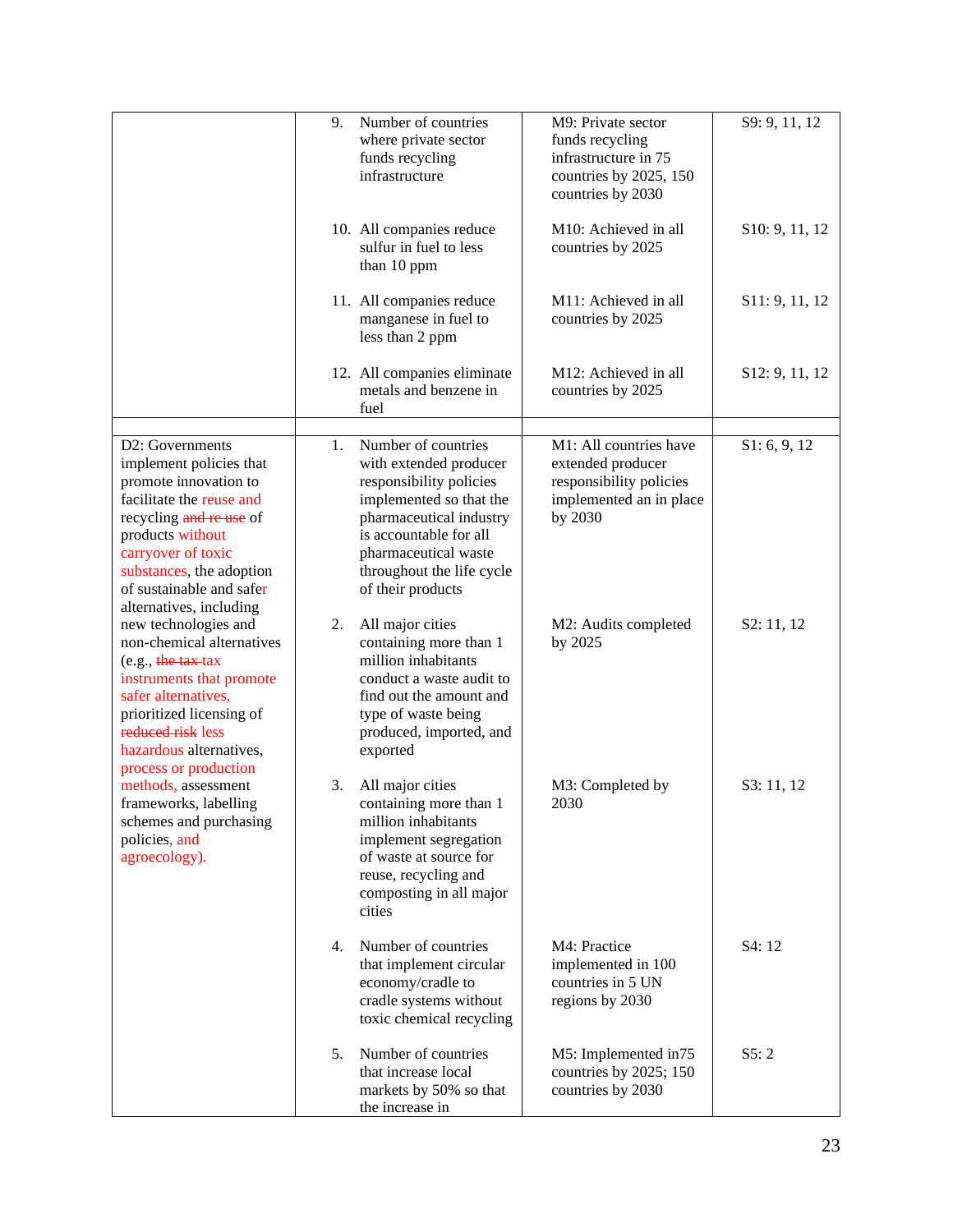|    | agricultural production<br>and productivity will<br>translate into higher<br>incomes                                                                                                                                                                  |                                                                                                     |               |
|----|-------------------------------------------------------------------------------------------------------------------------------------------------------------------------------------------------------------------------------------------------------|-----------------------------------------------------------------------------------------------------|---------------|
| 6. | Number of countries<br>that implement policies<br>and their instruments to<br>achieve access to<br>education, land,<br>agricultural extension,<br>and credit equitably<br>between women and<br>men, respecting<br>community cultures and<br>practices | M6: Implemented in 75<br>countries by 2025; 150<br>by 2030                                          | S6:2          |
| 7. | Number of countries<br>that conduct plastics<br>audits in municipal and<br>industrial wastes                                                                                                                                                          | M7: Audit results<br>publicly released in 50<br>countries in 2023                                   | S7: 6, 11, 14 |
| 8. | Number of countries<br>that establish and<br>implement cost recovery<br>instruments to recover<br>cleanup costs from<br>polluting industries                                                                                                          | M8: Instruments<br>implemented in 150<br>countries by 2030                                          | S8: 12, 17    |
| 9. | Number of countries<br>that eliminate<br>government subsidies<br>for waste to energy<br>incinerators and cement<br>kilns                                                                                                                              | M9: Subsidies<br>elimination by 2022 in<br>75 countries, 150<br>countries by 2025                   | S9: 9, 12     |
|    | 10. Number of countries<br>that implement<br>sustainable zero waste<br>city strategies to address<br>the adverse air quality<br>impacts of open burning<br>of waste                                                                                   | M10: Strategies<br>implemented in 75<br>countries by 2025; 150<br>countries by 2030                 | S10: 11, 12   |
|    | 11. Number of major cities<br>that implement<br>segregation of waste at<br>source for reuse,<br>recycling and<br>composting                                                                                                                           | M11: Implemented in<br>all major cities<br>containing more than 1<br>million inhabitants by<br>2030 | S11: 11, 12   |
|    | 12. Number of countries<br>and manufacturers that<br>implement zero waste<br>procurement practices<br>including non-toxic zero                                                                                                                        | M12: Practices adopted<br>in 150 countries and all<br>major manufacturers by<br>2030                | S12: 11, 12   |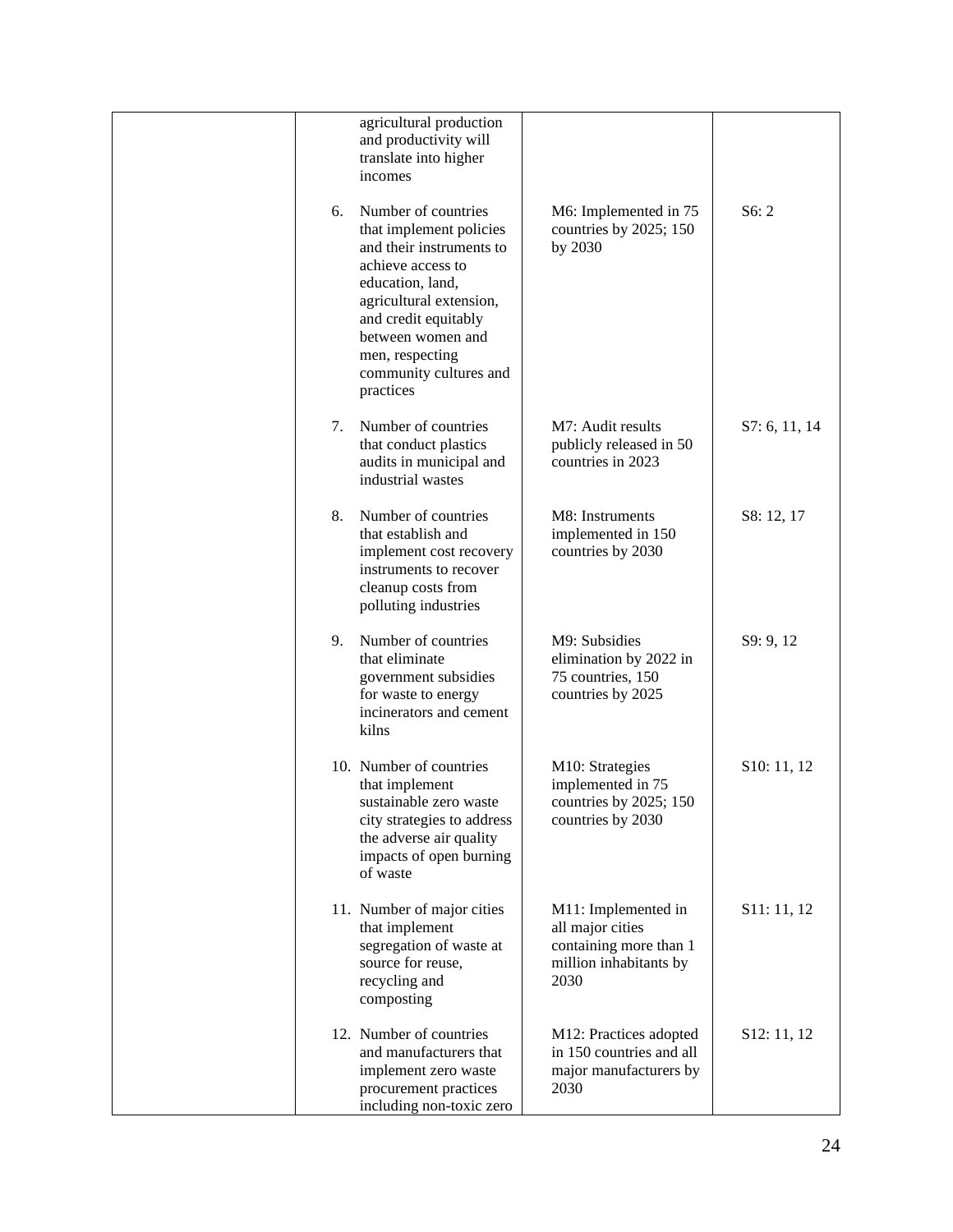| waste products; reusable                                                                                                                                                                                                                                                                                                                |                                                                                   |                          |
|-----------------------------------------------------------------------------------------------------------------------------------------------------------------------------------------------------------------------------------------------------------------------------------------------------------------------------------------|-----------------------------------------------------------------------------------|--------------------------|
| shipping containers;<br>reduced packaging;<br>recycled and<br>compostable products;<br>remanufactured<br>equipment; and leased,<br>rented, or shared<br>equipment                                                                                                                                                                       |                                                                                   |                          |
| 13. Number of countries<br>that shift to non-<br>combustion methods for<br>residual waste treatment                                                                                                                                                                                                                                     | M13: Implemented in<br>75 countries by 2030                                       | S <sub>13</sub> : 11, 12 |
| 14. Number of countries<br>that facilitate circular<br>economy/cradle to<br>cradle systems without<br>toxic chemical recycling                                                                                                                                                                                                          | M14: Systems<br>implemented in 100<br>countries in 5 UN<br>regions by 2030        | S <sub>14</sub> : 11, 12 |
| 15. Number of countries<br>implementing green<br>electrical and electronic<br>product procurement<br>initiatives favor<br>products without<br>harmful materials or<br>chemicals                                                                                                                                                         | M15: Implemented in<br>150 countries by 2030                                      | S15: 9, 12               |
| 16. Number of countries<br>that safely remove and<br>store obsolete pesticides                                                                                                                                                                                                                                                          | M16: Implemented in<br>75 countries by 2025;<br>150 countries by 2030             | S16: 2, 12               |
| 17. Number of countries<br>that implement policies<br>for the sustainable use<br>of forests and soils<br>through the<br>establishment of<br>agroecological practices<br>that promote<br>biodiversity, soil<br>nutrition and<br>the transfer of<br>agricultural machinery<br>appropriate to natural,<br>economic, cultural<br>conditions | M17: Policies<br>implemented in 75<br>countries by 2025; 150<br>countries by 2030 | S17: 2, 15               |
| 18. Number of countries<br>with laws mandating<br>take back of used lead<br>acid batteries for<br>monetary compensation<br>at point of sale                                                                                                                                                                                             | M18: Laws established<br>in 100 countries by<br>2025                              | S <sub>18</sub> : 9, 12  |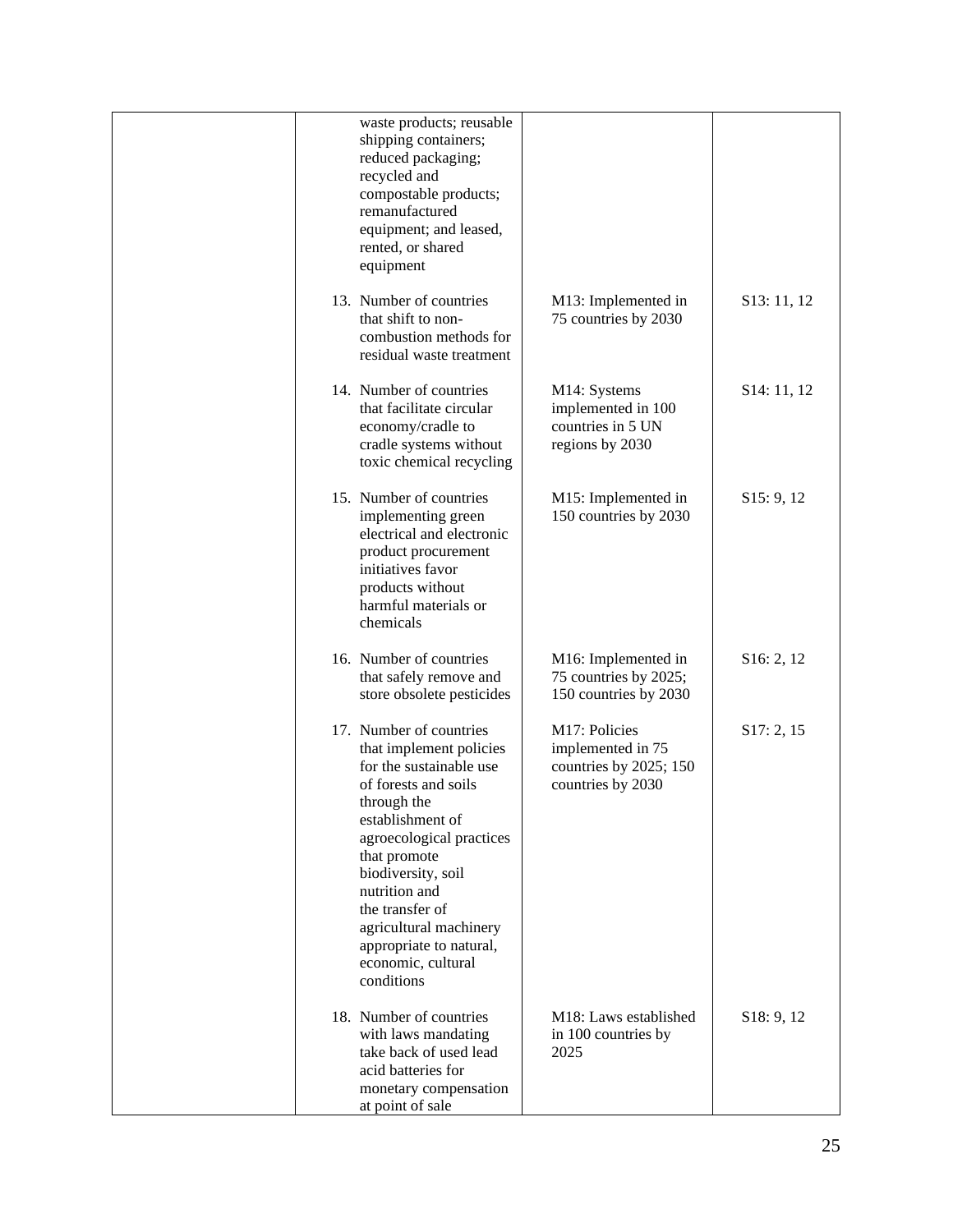| D3: Companies, including<br>from the investment<br>sector, incorporate<br>strategies and policies to<br>support the sound<br>management of chemicals<br>and waste in their<br>investment approaches<br>and business models and<br>apply comprehensive<br>public reporting of<br>sustainability criteria,<br>chemical use,<br>management, and toxics-<br>use reduction plans in<br>annual reports along with<br>internationally-recognized<br>reporting standards where<br>relevant. | 1.<br>Number of companies<br>that complete an<br>inventory of hazardous<br>chemicals used in<br>manufacturing<br>processes as a baseline<br>for subsequent reduction<br>and publicly reports<br>their chemical footprint<br>periodically                         | M1: Inventory<br>completed by 75<br>companies in 2025; 150<br>companies by 2030 with<br>implementation in in 75<br>countries               | S1: 9, 12, 16 |
|-------------------------------------------------------------------------------------------------------------------------------------------------------------------------------------------------------------------------------------------------------------------------------------------------------------------------------------------------------------------------------------------------------------------------------------------------------------------------------------|------------------------------------------------------------------------------------------------------------------------------------------------------------------------------------------------------------------------------------------------------------------|--------------------------------------------------------------------------------------------------------------------------------------------|---------------|
| D4: Companies apply                                                                                                                                                                                                                                                                                                                                                                                                                                                                 | Number of companies<br>1.                                                                                                                                                                                                                                        | M1: 75 companies                                                                                                                           | S1:9,12       |
| sustainable production<br>principles and life cycle<br>management in the design<br>of chemicals, non-toxic,<br>durable, and reusable<br>materials and products,<br>taking reduced risk<br>hazard, design-for reuse<br>or recycling and non-<br>chemical solutions and<br>processes into account.                                                                                                                                                                                    | that make products that<br>are non-toxic; durable;<br>reusable; easy to<br>dismantle, repair and<br>rebuild; minimally and<br>appropriately packaged;<br>recyclable and/or<br>compostable at the end<br>of life and publicly<br>reports progress<br>periodically | make these types of<br>products by 2025; 150<br>companies by 2030 with<br>implementation in in 75<br>countries                             |               |
| D5: Companies and                                                                                                                                                                                                                                                                                                                                                                                                                                                                   | Number of companies<br>1.                                                                                                                                                                                                                                        | M1: Tools implemented                                                                                                                      | S1: 9, 12     |
| <i>i</i> Industry associations<br>promote change towards<br>sustainability and the safe<br>management of waste and<br>of chemicals and<br>consumer products<br>throughout their life<br>cycles, including in<br>pollution prevention,<br>developing and                                                                                                                                                                                                                             | that implement<br>benchmarking tools to<br>assure hazard reduction<br>and avoidance in the<br>design of new chemicals<br>and assessment of<br>current products and<br>reports on progress at<br>each ICCM.                                                       | completed by 75<br>companies in 2025; 150<br>companies by 2030 with<br>implementation in in 75<br>countries                                |               |
| implementing safer<br>chemical and non-<br>chemical alternatives,<br>zero discharge of toxic<br>chemicals and wastes in<br>production,<br>sharing comprehensive<br>hazard                                                                                                                                                                                                                                                                                                           | 2.<br>Number of companies<br>that eliminate or reduce<br>the use of hazardous<br>chemicals in design and<br>manufacturing by 70%<br>and publicly reports<br>progress periodically                                                                                | M2: Hazardous<br>chemical use reduced<br>by 75 companies in<br>2025; 150 companies by<br>2030 with<br>implementation in in 75<br>countries | S2: 9, 12     |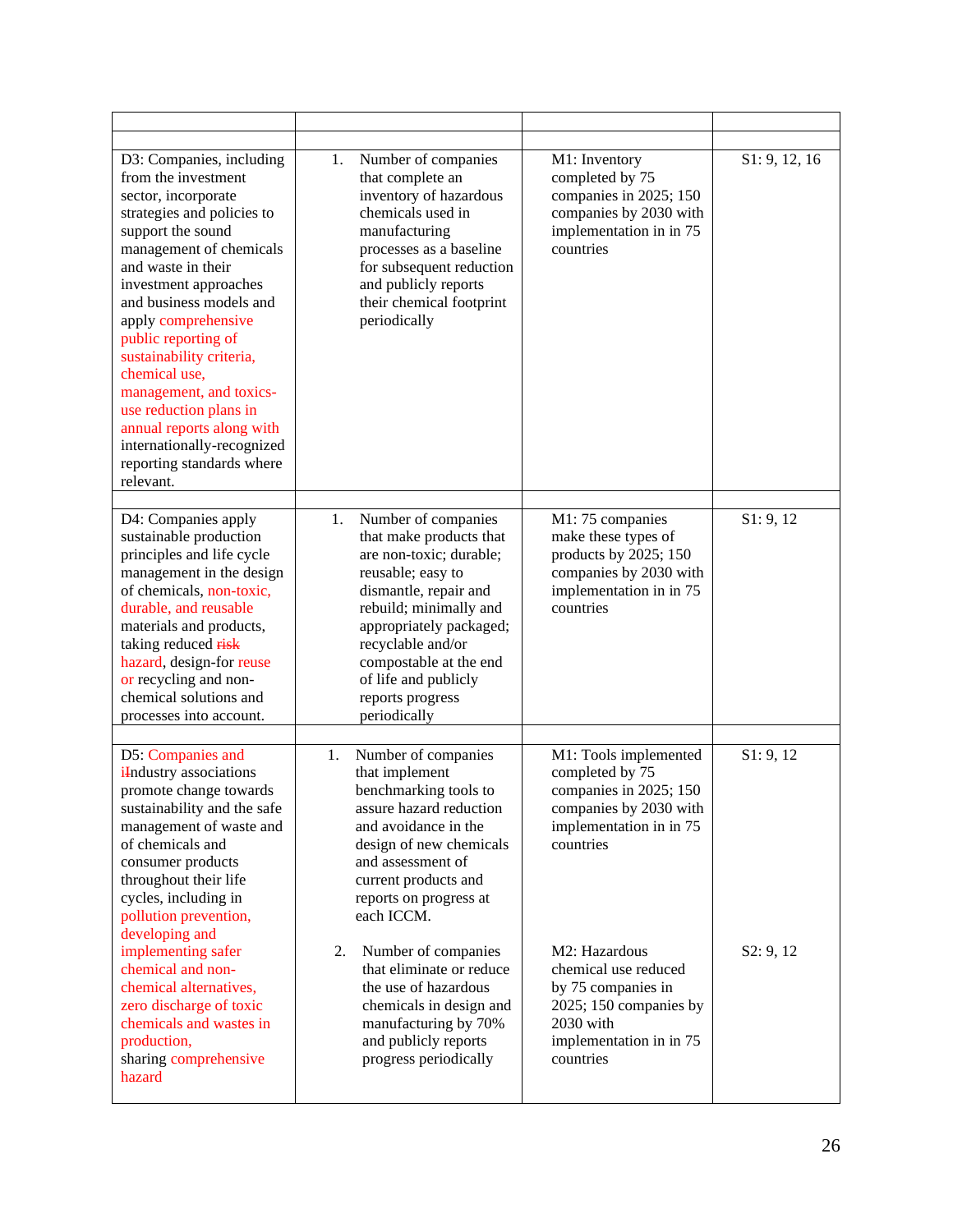| information, promoting<br>and monitoring best<br>practices throughout their<br>supply chains, and<br>building the capacity of<br>small and medium-sized<br>enterprises to reduce risks. | 7. | Number of companies<br>publicly reporting their<br>chemical footprint<br>annually                                                                                                         | M3: 50 companies<br>publicly reporting<br>chemical footprint<br>annually by 2022; 150<br>companies by 2027                                                                 | S3: 9, 12, 16                                                                                                                       |
|-----------------------------------------------------------------------------------------------------------------------------------------------------------------------------------------|----|-------------------------------------------------------------------------------------------------------------------------------------------------------------------------------------------|----------------------------------------------------------------------------------------------------------------------------------------------------------------------------|-------------------------------------------------------------------------------------------------------------------------------------|
| D6: Companies comply<br>with the UN Guiding<br><b>Principles on Business</b><br>and Human Rights                                                                                        | 1. | UN Working Group on<br><b>Business and Human</b><br>Rights includes<br>chemicals and wastes in<br>reports to the Human<br><b>Rights Council</b>                                           | M1: Public reports of<br>the UN Working Group<br>on Business and Human<br>Rights include<br>chemicals and wastes<br>beginning in 2021                                      | S1: Agenda<br>2030<br>Preamble,<br>Declaration,<br>Vision, Our<br>Shared<br>Principles and<br>Commitments,<br>The New<br>Agenda, 12 |
|                                                                                                                                                                                         | 2. | The number and<br>percentage of<br>companies with human<br>rights due diligence<br>procedures for toxic<br>substances used,<br>produced and released<br>in their activities               | M2: By 2023, 250<br>companies have human<br>rights due diligence<br>procedures in place for<br>toxic substances used,<br>produced and released<br>in their activities      | S2: Agenda<br>2030<br>Preamble,<br>Declaration,<br>Vision, Our<br>Shared<br>Principles and<br>Commitments,<br>The New<br>Agenda, 12 |
|                                                                                                                                                                                         | 3. | The number and<br>percentage of<br>companies with human<br>rights due diligence<br>procedures in place for<br>the toxic footprint of<br>their supply and value<br>chain of their products | M3: By 2023, 250<br>companies have human<br>rights due diligence<br>procedures in place for<br>the toxic footprint of<br>their supply and value<br>chain of their products | S3: Agenda<br>2030<br>Preamble,<br>Declaration,<br>Vision, Our<br>Shared<br>Principles and<br>Commitments.<br>The New<br>Agenda, 12 |
| D7: Governments develop<br>and implement policies to<br>assist farmers to transition<br>from Highly Hazardous<br>Pesticides and other<br>pesticides to agroecology.                     | 1. | Number of countries<br>that develop and<br>implement policies to<br>assist farmers to<br>transition from Highly<br>Hazardous Pesticides<br>and other pesticides to<br>agroecology         | M1: Web link and/or<br>text of policy by 2025<br>in 50 countries                                                                                                           | S1: 2, 12                                                                                                                           |
|                                                                                                                                                                                         | 2. | Number of countries<br>with stakeholder review<br>of implementation of                                                                                                                    | M2: Stakeholder review<br>of implementation 50<br>countries by 2027                                                                                                        | S2: 2, 12, 16                                                                                                                       |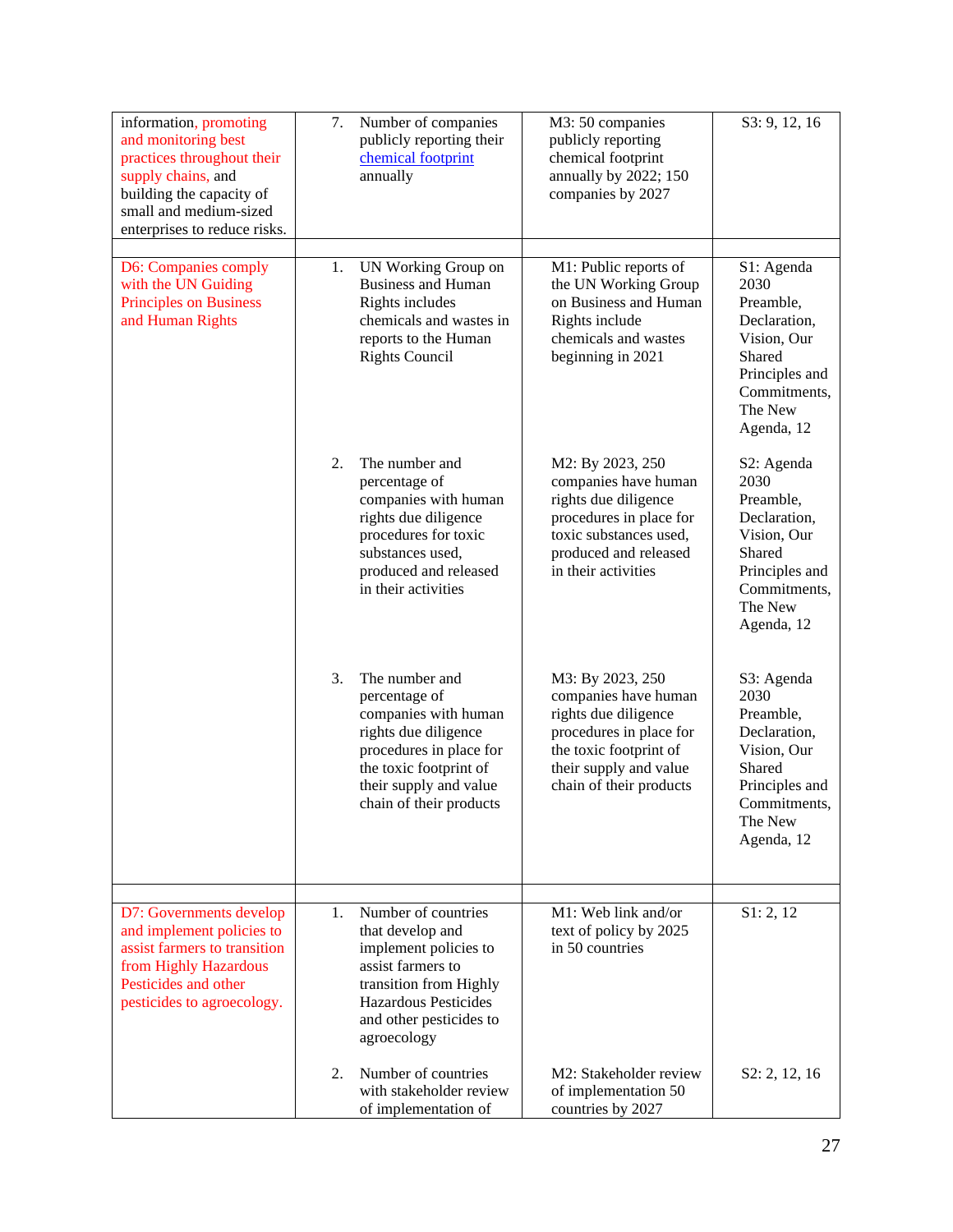|                                                                                                                                                                                                                                                                       | policies to transition to<br>agroecology               |                                                                                                                    |            |
|-----------------------------------------------------------------------------------------------------------------------------------------------------------------------------------------------------------------------------------------------------------------------|--------------------------------------------------------|--------------------------------------------------------------------------------------------------------------------|------------|
|                                                                                                                                                                                                                                                                       |                                                        |                                                                                                                    |            |
| D8: Governments develop<br>and implement policies to<br>end inefficient fossil-fuel<br>subsidies that encourage<br>wasteful consumption by<br>removing market<br>distortions and phasing<br>out those harmful<br>subsidies to reflect their<br>environmental impacts. | Number of countries<br>ending fossil-fuel<br>subsidies | M1: Government<br>statements and press<br>accounts show fossil-<br>fuel subsidies ended in<br>50 countries by 2025 | S1: 11, 12 |

### **Strategic objective E: The importance of sound management of chemicals and waste makes concrete contributions to achieve sustainable development through measurable actions. is recognized by all, actions are accelerated and necessary partnerships established**

| <b>Targets</b>                                                                                                                                                                                      |                  | <b>Indicators</b>                                                                                                                                                  | <b>Milestones</b>                                                                                                       | SDG(s)    |
|-----------------------------------------------------------------------------------------------------------------------------------------------------------------------------------------------------|------------------|--------------------------------------------------------------------------------------------------------------------------------------------------------------------|-------------------------------------------------------------------------------------------------------------------------|-----------|
| E1: The highest levels of<br>stakeholder organizations,<br>including government,<br>industry, civil society and<br>international organizations<br>in all relevant sectors<br>formally recognize the | 1.               | UN agency governing<br>bodies and MEA<br>secretariats approve the<br>new chemicals<br>agreement and commit to<br>its implementation                                | M1: All IOMC agencies<br>and MEA secretariats<br>agree and commit to<br>support it by 2022                              | S1:12     |
| importance of and <b>commit</b><br>to implement actions on the<br>sound management of<br>chemicals and waste and<br>recognize its relevance that<br>contribute to sustainable<br>development.       | $\overline{2}$ . | Private sector CEOs and<br>trade associations<br>relevant to chemicals and<br>wastes approve the new<br>chemicals agreement and<br>commit to its<br>implementation | M <sub>2</sub> : Private sector CEO <sub>s</sub><br>and trade associations<br>agree and commit to<br>support it by 2020 | S2: 9, 12 |
|                                                                                                                                                                                                     | 3.               | Civil society<br>organizations approve<br>the new chemicals<br>agreement and commit to<br>its implementation                                                       | M3: Civil society<br>organizations agree and<br>commit to support it by<br>2020                                         | S3:12     |
|                                                                                                                                                                                                     | 4.               | Trade unions approve the<br>new chemicals<br>agreement and commit to<br>its implementation                                                                         | M4: Trade unions<br>organizations agree and<br>commit to support it by<br>2020                                          | S4:12     |
|                                                                                                                                                                                                     | 5.               | Health sector<br>representatives approve<br>the new chemicals<br>agreement and commit to<br>its implementation                                                     | M5: Health sector<br>representatives agree and<br>commit to support it by<br>2020                                       | S5:12     |
| E2: Policies and processes<br>for the sound management<br>of chemicals and waste are                                                                                                                | 1.               | Number of countries<br>with national<br>development strategies                                                                                                     | M1: Sound<br>management of<br>chemicals and waste                                                                       | S1:12     |